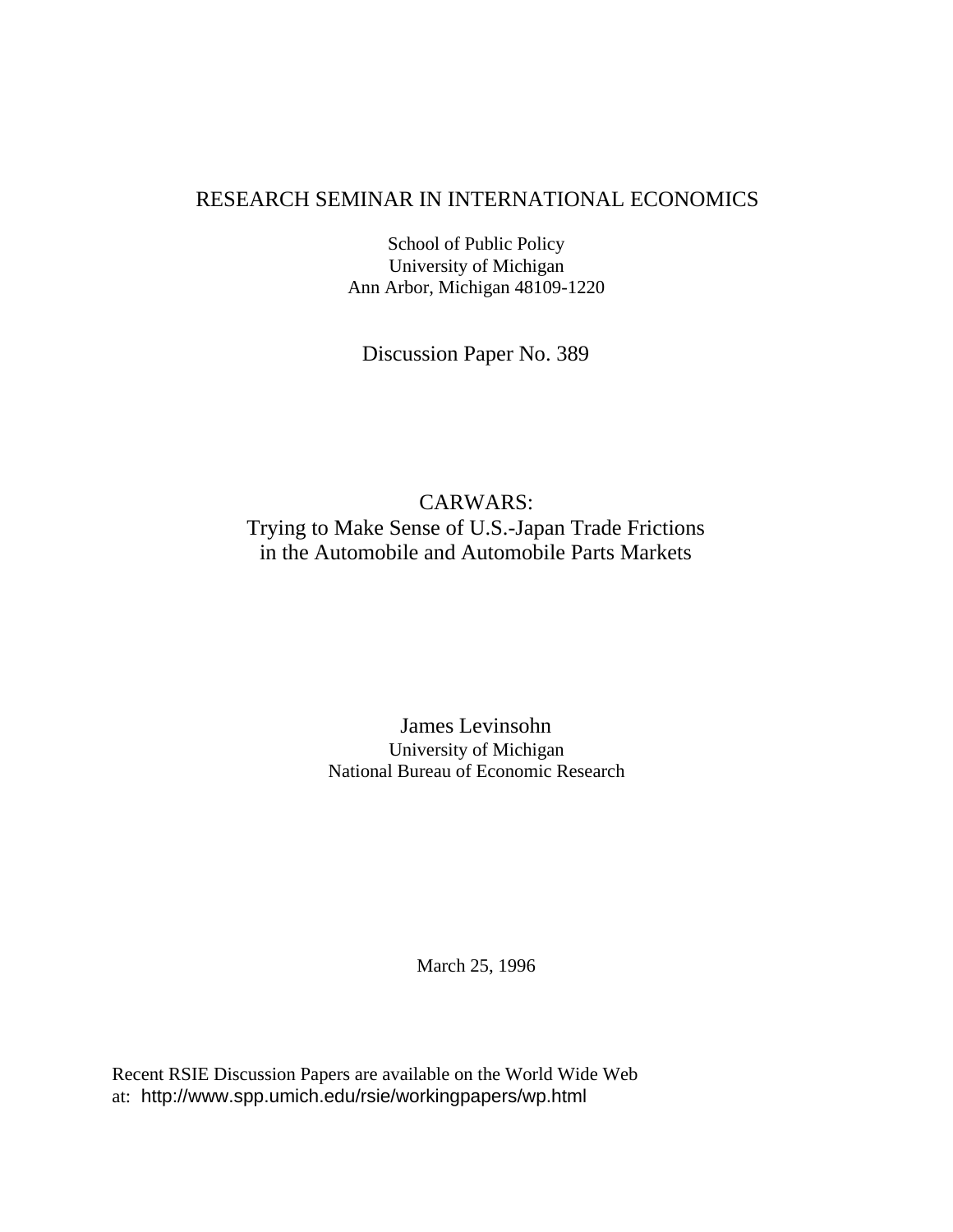# CARWARS: Trying to make sense of U.S.{Japan trade frictions in the automobile and automobile parts markets

by

James Levinsohn *University of Michigan National Bureau of Economic Research*

Current version: March 25, 1996

**Address.** Department of Economics, University of Michigan, Ann Arbor, MI 48109; Telephone:(313) 763-2319; Fax:(313) 754-2769; e-mail: JamesL@umich.edu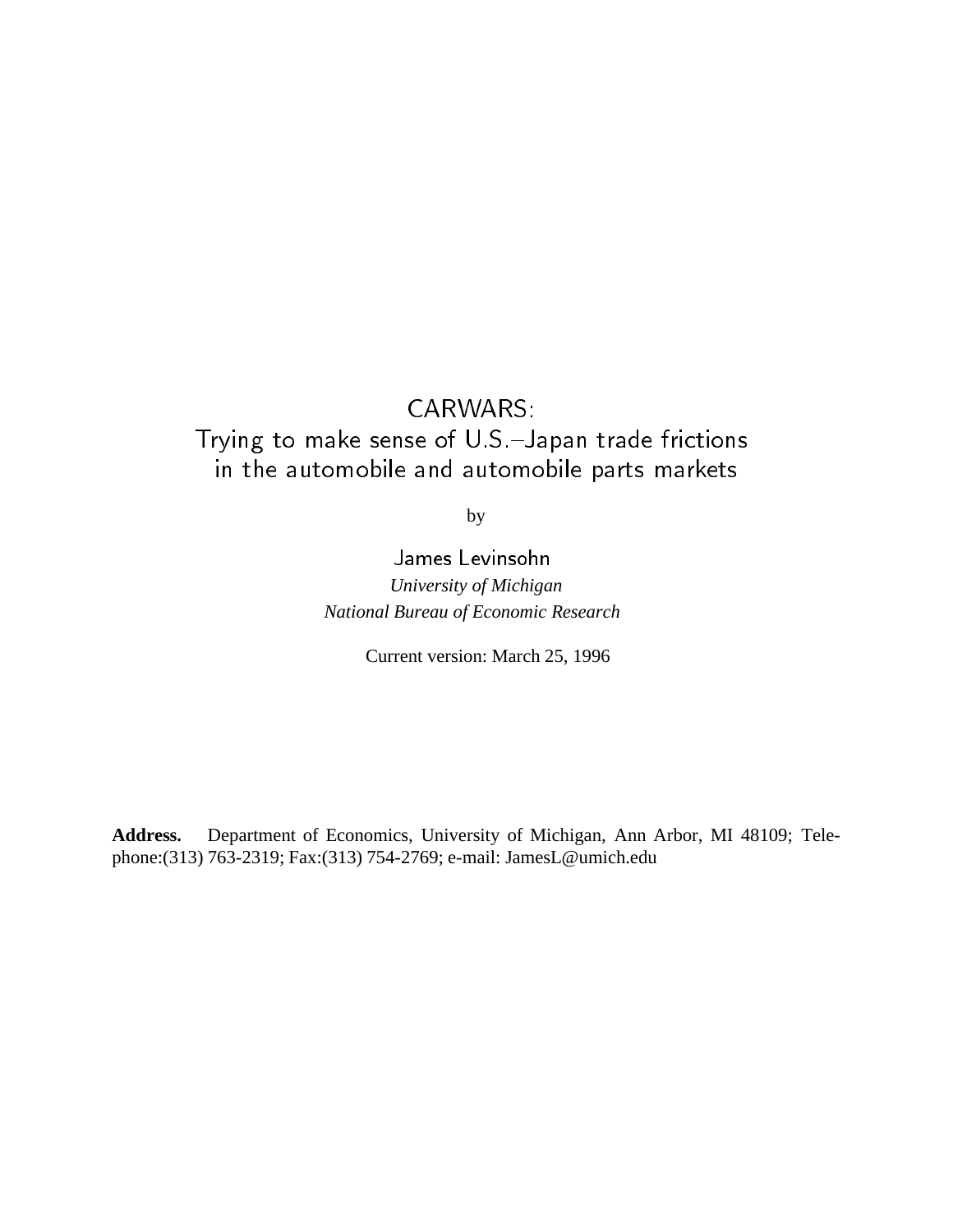### **CARWARS: Trying to make sense of U.S.--Japan trade frictions in the automobile and automobile parts markets**

James Levinsohn *University of Michigan National Bureau of Economic Research*

#### **1. Introduction**

Sometimes, the line between trade promotion and trade protection is a fuzzy one. This is especially true in the automobile industry. For example, in an apparent effort to induce Japan to buy more U.S. cars and car parts, the U.S. recently threatened 100 percent tariffs on a handful of Japanese luxury cars. Trade promotion or trade protection?

The debate on U.S.--Japan trade promotion and trade protection in the auto industry is frequently heated and pitched. The goal of this paper is to make sense of the sequence of recent events in which the U.S. developed a large bilateral trade deficit in auto parts with Japan which then led to the threatened tariffs on Japanese luxury cars which in turn led to Japanese promises to buy more U.S. parts. Along the way, some of the questions addressed are: i) What are the root causes of the U.S. trade deficit in auto parts? ii) Why did the U.S. target 13 luxury cars produced by Japan instead of a more broadly based tariff or tariff on auto parts? iii) How would the profits of domestic, Japanese, and European firms have been effected by the proposed 100 percent tariff? and iv) How much of the tax burden would have been borne by U.S. consumers and how much by the Japanese firms?

Here is what this paper doesn't do. This paper does not attempt to resolve the "big-picture" issue of how closed the Japanese automobile market may be.

The paper is organized as follows. The next section addresses the question of how the U.S. and Japan came to the brink of a trade war in mid-summer of 1995. This section discusses how structural differences in the U.S. and Japanese auto parts industries may have contributed to trade frictions. Section 3 analyzes the logic (such that it was) that led from the parts dispute to the threatened tariff. Section 4 analyzes the likely consequences of the threatened tariff using a detailed econometric model of industry equilibrium. Conclusions are gathered in section 5.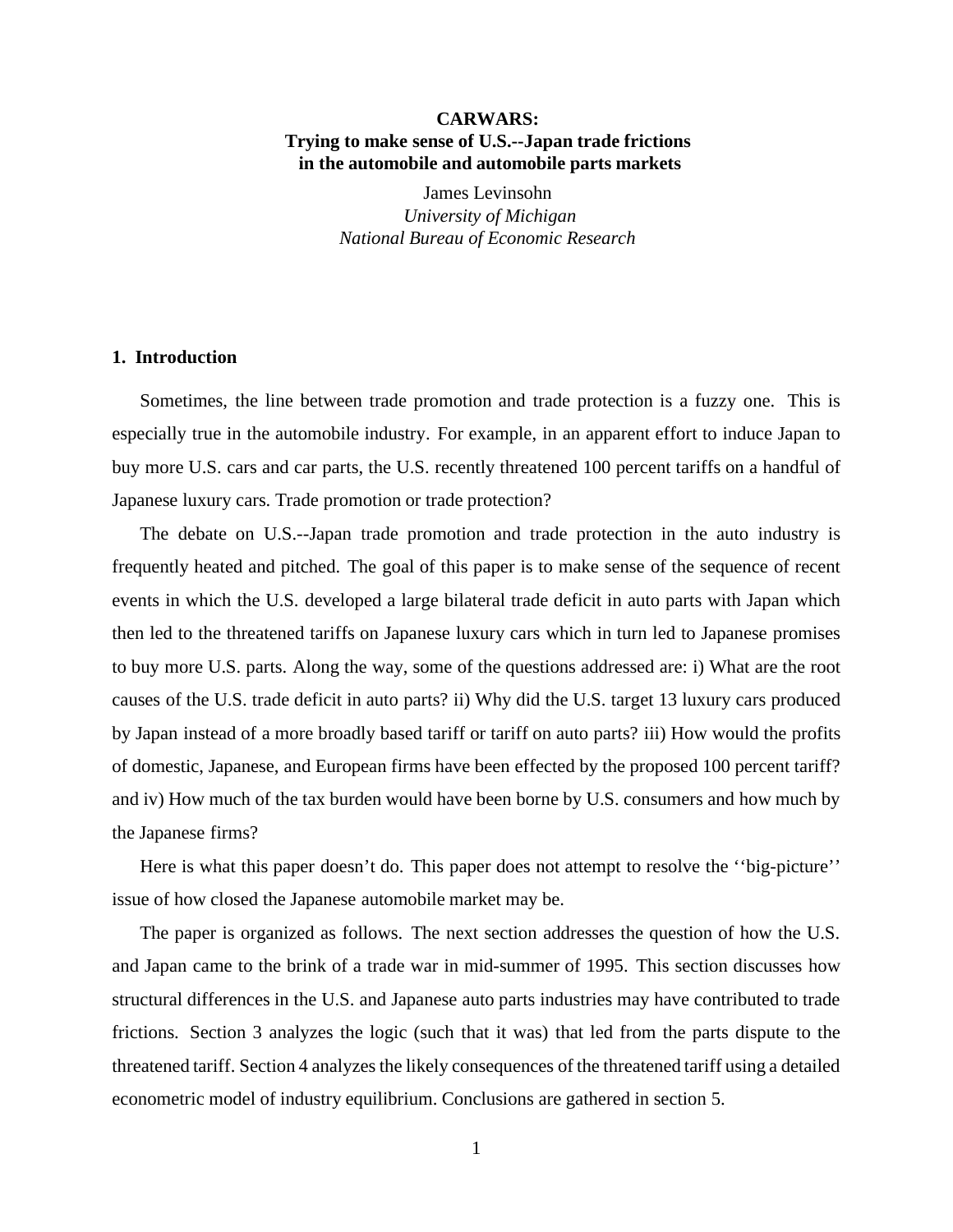#### **2. Trade Promotion and Trade Protection in the '90's: How did we get to where we are?**

Trying to understand the sequence of events that led to the threatened 100 percent tariffs on 13 Japanese luxury cars is tricky business, for logic, analysis, and common sense will only get one so far. On the surface, what began as a dispute about how many parts the Japanese should buy from U.S. parts manufacturers led to a threatened tariff on Japanese luxury cars and resulted, in the end, with Japanese promises to buy more U.S. parts. How was it that these events came to pass?

The very notion that trade in auto parts could lead to a major trade dispute is indicative of large changes the auto industry has undergone in the last 10 years. Not that long ago, Japanese cars were made in Japan and U.S. cars were made in the United States. Suppliers to the assemblers were located close the the assembly factories as transport costs mattered. U.S. assemblers dealt mostly with U.S parts manufacturers and the same was true in Japan. There simply was not a lot of international trade in auto parts.

By the mid-1980's, the volume of trade began to increase. Table 1 gives the U.S.--Japan trade balance in auto parts for 1985-1994. In that period, the U.S.--Japan bilateral trade deficit in auto parts went from about \$3 billion to almost \$13 billion. This section discusses the role that industry structure might have played in explaining the figures in Table 1.

#### *Industry Structure in the U.S. and Japan*

The relationships between assemblers and their parts suppliers differed in the U.S. and Japan, and this is largely a product of history. The ways in which they differed have important implications for the deficit observed in the later years in Table 1.

First consider the structure of the U.S. automobile parts industry. In the U.S., there was a long history of vertical integration in the auto industry. At one extreme was Henry Ford's River Rouge plant where it was loosely claimed that iron ore went in one end and cars came out the other. While the three U.S. automobile manufacturers have moved from this extreme, the industry is still quite vertically integrated. Consequently, many parts are still supplied by in-house suppliers.

At least until recently, the U.S. assemblers' relations with their suppliers were, at best, complicated. As explained in more detail in ''The Machine that Changed the World'' (1990), U.S. assemblers frequently supplied their potential parts manufacturers with detailed specifications of a particular part and then took bids based on price for a specified quantity. This emphasis on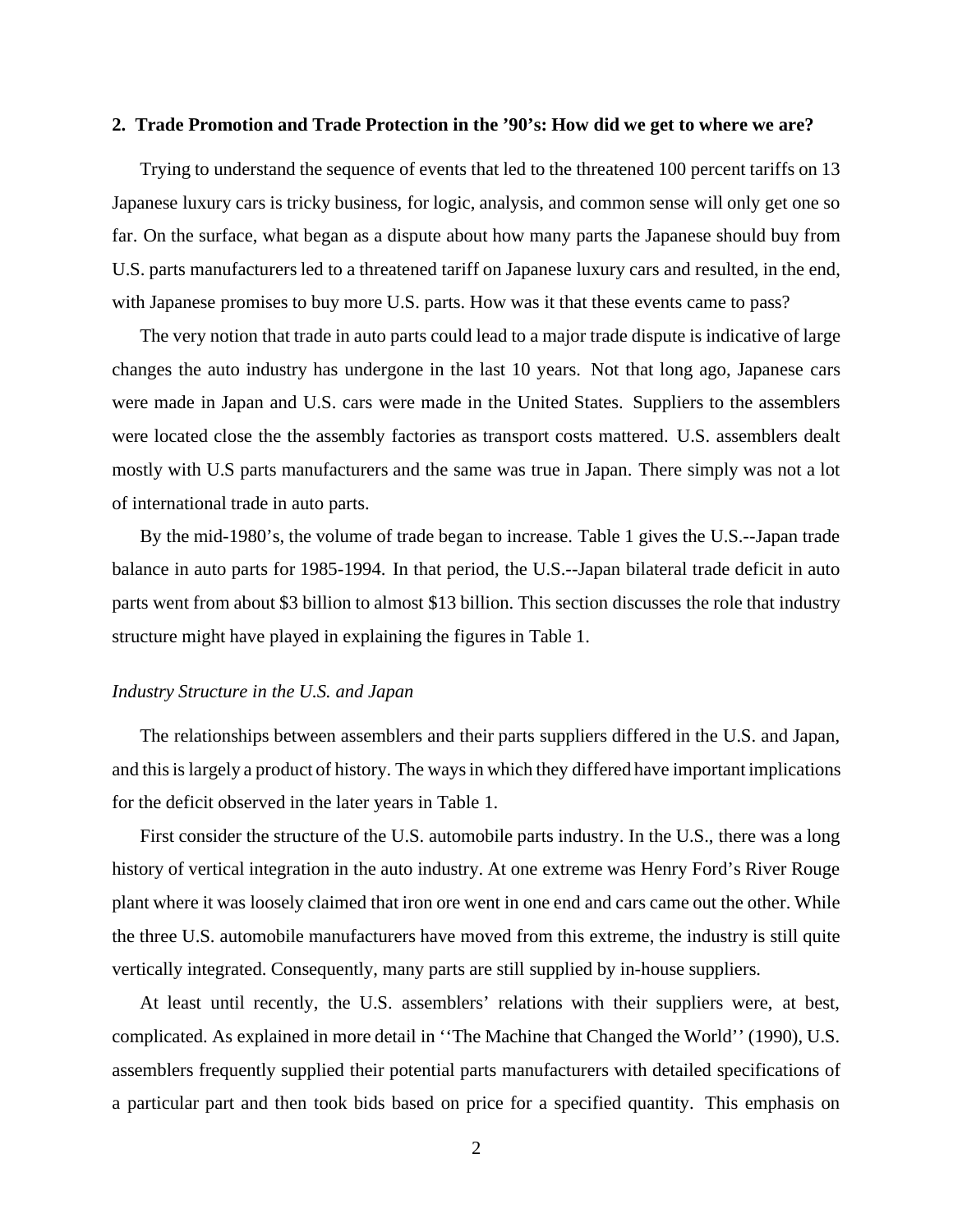price did little to encourage capital investment and, especially, research and development by the suppliers. The emphasis on price is also sometimes claimed to have negatively impacted the quality of contracted parts. Future price adjustments and negotiations were standard, and the ensuing relationship was seldom one of cooperation. U.S. firms also purchased imported parts and this practice was facilitated by stockpiling parts inventories. That is, in order to insure against parts becoming unavailable, U.S. firms would keep hefty inventories of parts. Hence, while transport costs would add to the cost of an imported part, the delays inherent in international shipping were not likely to be terribly costly, for inventories were available to buffer these delays. All of these practices are changing, but understanding what was helps explain some of the current issues in the auto parts dispute.

The relationship between Japanese auto assemblers and their parts suppliers differs from the traditional relationship in the U.S. industry. Japanese auto assemblers are reputed to have developed a more long-term relationship with their suppliers. The reasons for this are many, but they in part are due to historical as well as economic influences. Following World War II, the Japanese automakers had a series of sequential decisions to make. They needed to decide whether to source parts domestically or through imports. Due to stringent exchange controls and rules on imports following the war, they chose the former. They then needed to decide whether to make their parts themselves or buy from outside sources. They chose not to adopt the U.S. pattern of vertical integration. This was probably due in part to the scarcity of capital following the war, in part to the lower wage structure that was prevalent among the parts suppliers, and in part to a strategy to lower investment risks (for by limiting vertical integration, less capital was at risk.)

Japanese OEMs next needed to decide whether to seek either stable or floating relationships with their suppliers and whether or not to make these relationships exclusive or non-exclusive. When the Japanese OEMs realized their great dependence on outside suppliers, they anticipated several potential difficulties. First, some of their suppliers had a low level of technological competence. Second, with too many suppliers, any one supplier would have difficulty achieving economies of scale. Third, the cost of policing the OEM-supplier relationship might be formidable. Certain criteria were established for suppliers. For example, potential suppliers were closely examined in regard to their reliability, financial soundness, and capacity to quickly learn the necessary technology. Also, the relationships with suppliers had to last long enough to justify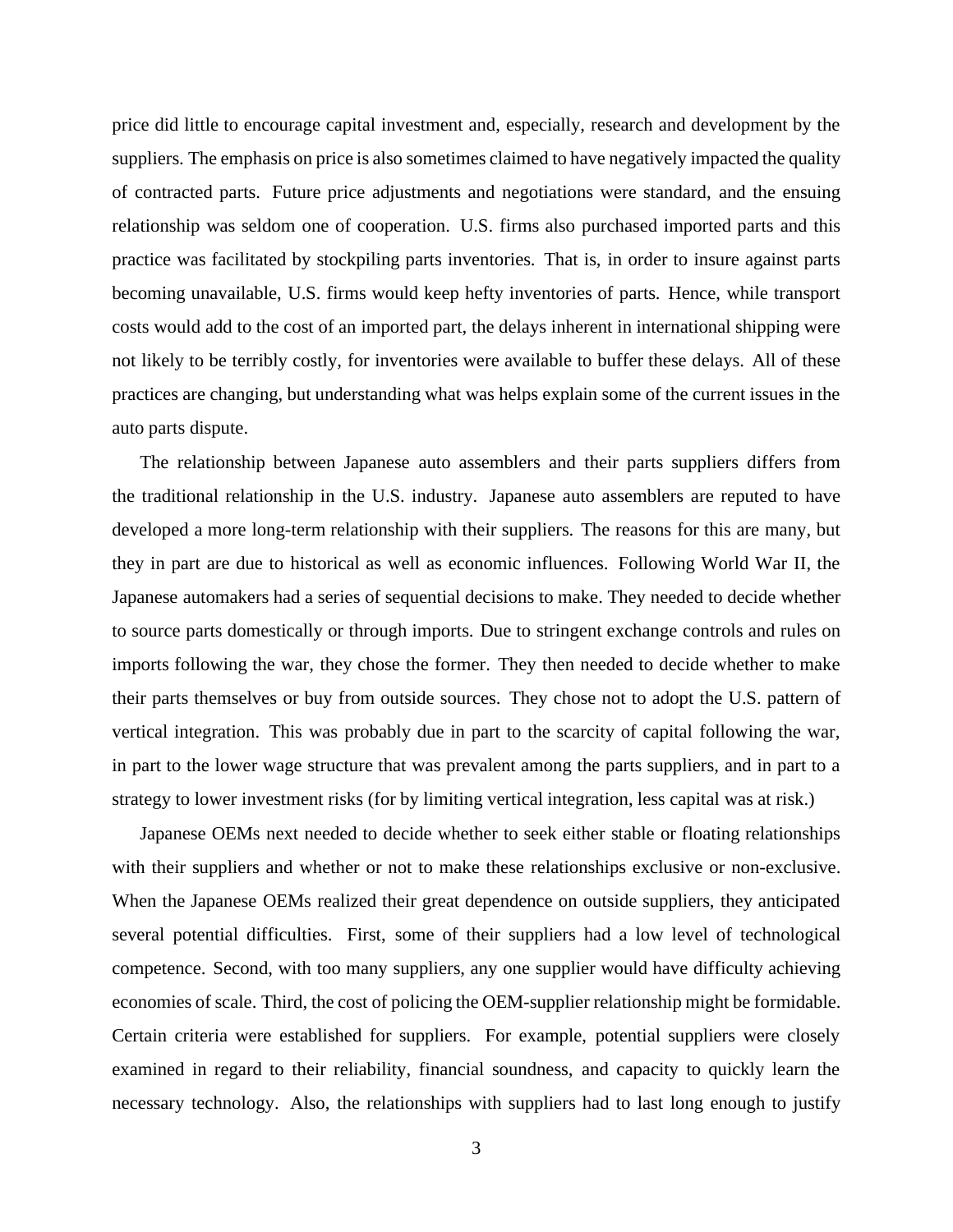the large expenses encountered while screening different suppliers. Finally, the technological assistance and actual technology given to the supplier had to be kept out of the hands of rivals. These criteria led to the development of long-term exclusive relationships with parts suppliers. For purposes of comparison, it is estimated that in 1987 a Japanese OEM would, on average, deal directly with 200 to 300 parts makers (not including materials and equipment makers), while a comparable number for General Motors was in the range of up to  $3,500$ .<sup>1</sup>

The resulting structure of the parts industry in Japan resembled a pyramid in which the OEM was on the top, followed by first tier suppliers. These first tier suppliers were often controlled by the OEM through equity holdings, and in any case, the OEM and first tier suppliers typically developed a very close and long-standing working relationship.

#### *Implications for Trade Patterns*

The different market structures in the auto parts markets in Japan and the U.S. and Japan had implications for the pattern of international trade. In particular, the structure of the Japanese industry made it difficult for U.S. firms to sell there, while the Japanese were more successful selling in the U.S. The reasons for the U.S. firms small sales in Japan are often categorized under the catch-all ''structural impediments.'' Four such examples are discussed below.

First, U.S. parts suppliers have traditionally relied on fully spelled out blueprints, while Japanese OEMs often work closely with their suppliers on the the design of the parts. This poses problems for U.S. parts makers who may not be accustomed to investing in the necessary engineering and design procedures. In particular, without technical centers in Japan, U.S. firms are often at a competitive disadvantage. Even U.S. firms which are accustomed to doing their own design often did not welcome the fact that many Japanese OEMs have contracts which stipulate that they have the right to provide supplier-prepared drawings to other suppliers if the OEM sees fit. Japanese suppliers are more willing to accept such arrangements when their long-term relationships with the OEMs are more-or-less guaranteed.

Second, the Japanese system of long term contracts may act as a structural impediment to trade. As the Japanese OEMs invested heavily in their major suppliers in terms of technical knowledge and screening processes for reliability, it became more expensive for the OEMs to later switch to another (possibly U.S.) supplier. Another aspect of the contracts which has trade implications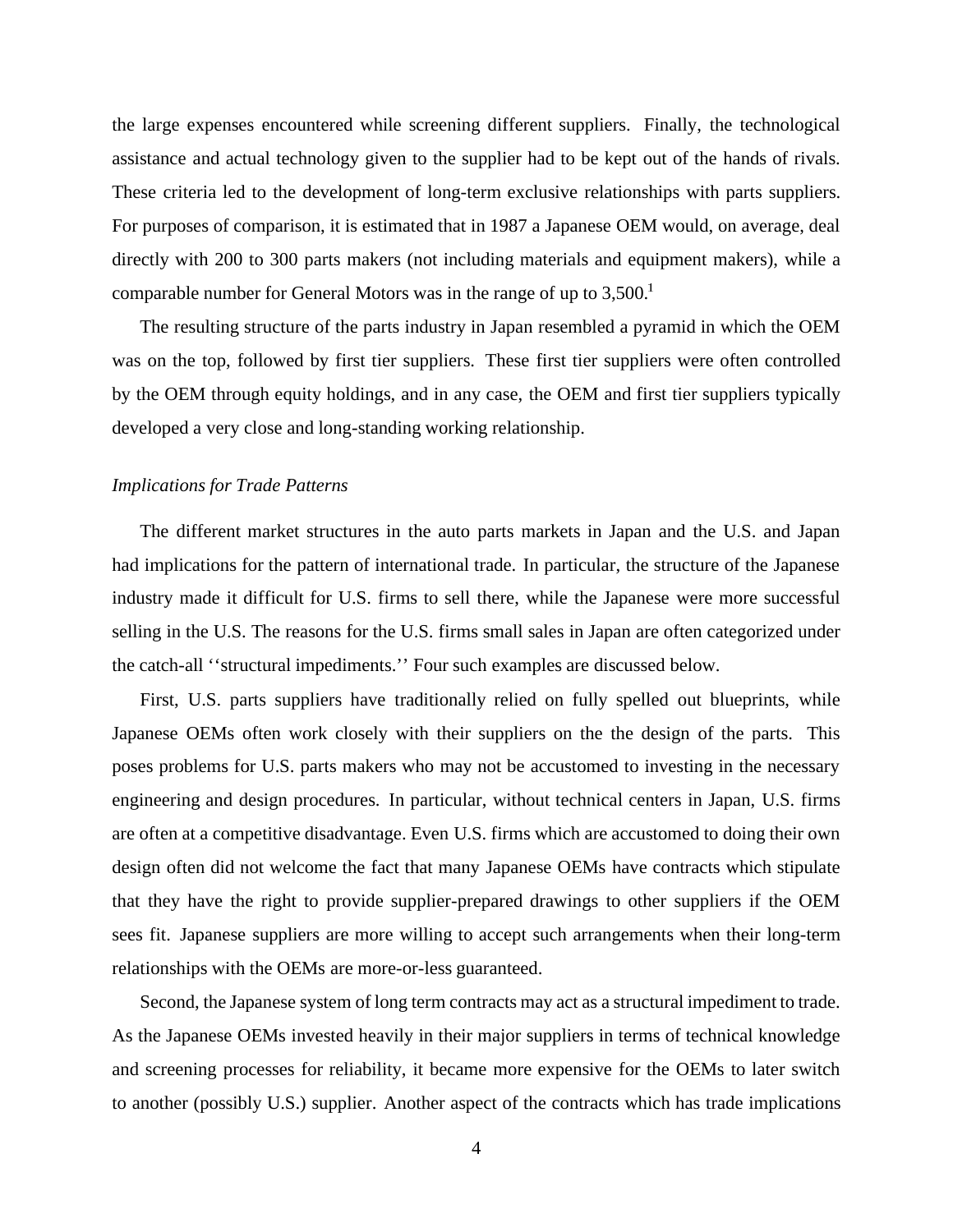concerns the degree of information sharing often required of parts suppliers. While U.S. parts firms are generally accustomed to only disclosing prices and quality standards to the U.S. OEMs, Japanese OEMs expect more complete and open disclosure of costs and profit margins by their suppliers.

Third, the stringent quality guideline that the Japanese OEMs demand may act as a structural impediment to trade. U.S. parts suppliers faced competing influences when supplying domestic OEMs. While they had quality standards to meet, their chances of winning or renewing a contract with the Big Three improved if they could keep their costs very low. This tradeoff, combined with often pre-announced inspections by the OEM, led some parts makers to (quite rationally) compromise quality. Japanese OEMs treated the quality issue quite seriously. Like costs, the automaker set the objective quality level during the design process. The parts maker then pursued cost targets while maintaining the target quality levels. Rejection rates for Japanese parts suppliers are roughly 1 in a 1000 and are closer to 1 in 10,000 for parts actually delivered. This heightened level of quality is due to extensive testing and a high degree of factory automation. It is also expensive, and the willingness of the suppliers to undertake this expense is surely related to the long-term nature of contracts.

The fourth and possibly greatest structural impediment to trade is the difference in inventory strategies between the U.S. firms and their Japanese counterparts. While the Big Three have often used inventory stockpiling in an effort to achieve long production runs and to insure against equipment breakdowns, defective parts, and interruptions in parts supplies, Japanese automakers instead rely heavily on a just-in-time (JIT) system. In turn, Japanese OEMs require their suppliers to work within the JIT system. This often means daily deliveries to assembly plants. The deliveries operate within a synchronized system in which parts are recognized by bar codes indicating the model and reference number of the targeted vehicle, the point of delivery, and the hour the vehicle will pass a specified assembly point. While some parts may be delivered only once a day, others such as headlights or batteries may be delivered every two to four hours. This system places great reliance on high parts quality as there are no inventories or time to test or inspect shipments. The system works well, but it is not conducive to international trade in automobile parts, since it requires parts suppliers to be in close geographic proximity to the factory.

These structural impediments are not inconsistent with complaints often heard on behalf of U.S. parts suppliers. Common complaints include an alleged unfair advantage given to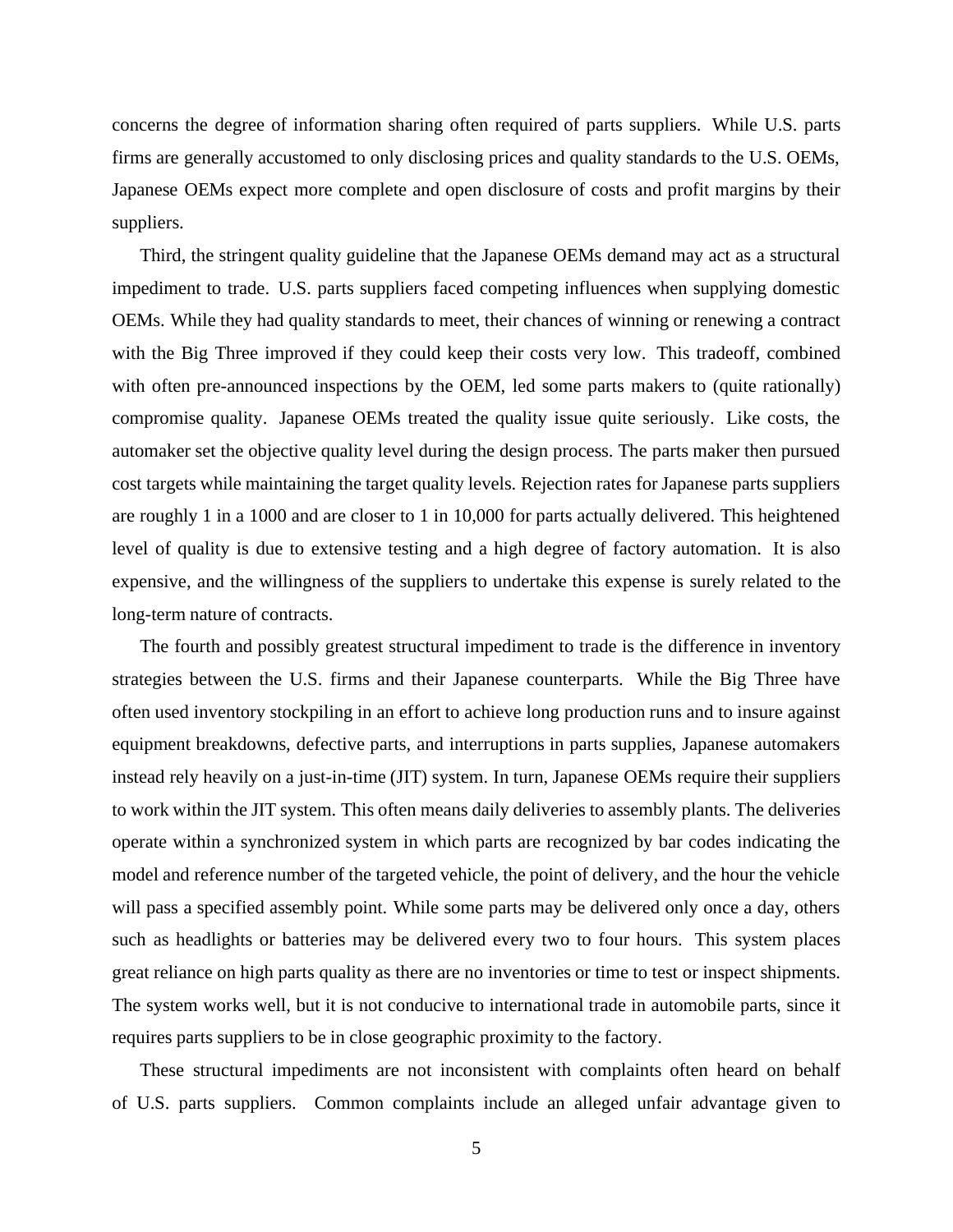Japanese suppliers (see the discussion involving the importance of long-term relationships above), unreasonable delays in negotiations, difficulty in obtaining information needed for bids, design standards that would require a massive production overhaul by U.S. parts suppliers, and frequent product modification requests.

A final reason why the U.S. did not sell that many parts to Japan while Japan sold more to the U.S. throughout the 1970's and early 1980's lay with the exchange rate. During the 1970's, the Yen was from 200 to 350 per U.S. dollar. This made Japanese components look relatively inexpensive to U.S. OEMs and, combined with the U.S. firms' emphasis on price, made imported parts relatively attractive.

All of these reasons help explain the trade imbalance in auto parts. Regulations in Japan may have also played a role, but much of the evidence here is anecdotal and hard to quantify. For example, U.S. firms that attempted to service the Japanese after-market for parts (replacement parts for existing cars) claimed that Japan's strict inspection system of used cars limited their ability to compete. Some of these complaints had little to do with the different structures of the U.S. and Japanese industries and instead seem more outrightly protectionist.<sup>2</sup> It is, though, difficult to judge how important to the parts trade these regulations might be.

Prior to about 1981, the debate on auto parts trade was relatively simple even if answers were not obvious. That is, it was well understood that the Japanese did not buy many parts from U.S. suppliers and this had a lot to do with differing industry structures. Likewise, the U.S. industry structure was more conducive to importing parts.

#### *New Issues in the Auto Parts Trade Debate: The VER years*

In May, 1981, Japan agreed to a voluntary export restraint (VER) on exports of automobiles to the U.S. This led to an influx of direct foreign investment (dfi) by Japanese auto manufacturers. By 1985, Honda was producing over 150,000 cars in Marysville, Ohio, and Nissan had started operations in Tennessee. In the years that immediately followed, Toyota, Mazda, and Mitsubishi followed suit. During this same period, the weak Yen began to strengthen relative to the dollar. In 1985, the Yen was about 236 per dollar. By 1994, it was at about 100. Finally, by the early 1980's, the surge in imported autos from Japan that occurred in the mid- and late-1970's had aged such that the demand for after-market parts for Japanese cars was now increasing. All of these phenomena had important implications for the auto parts trade between the U.S. and Japan.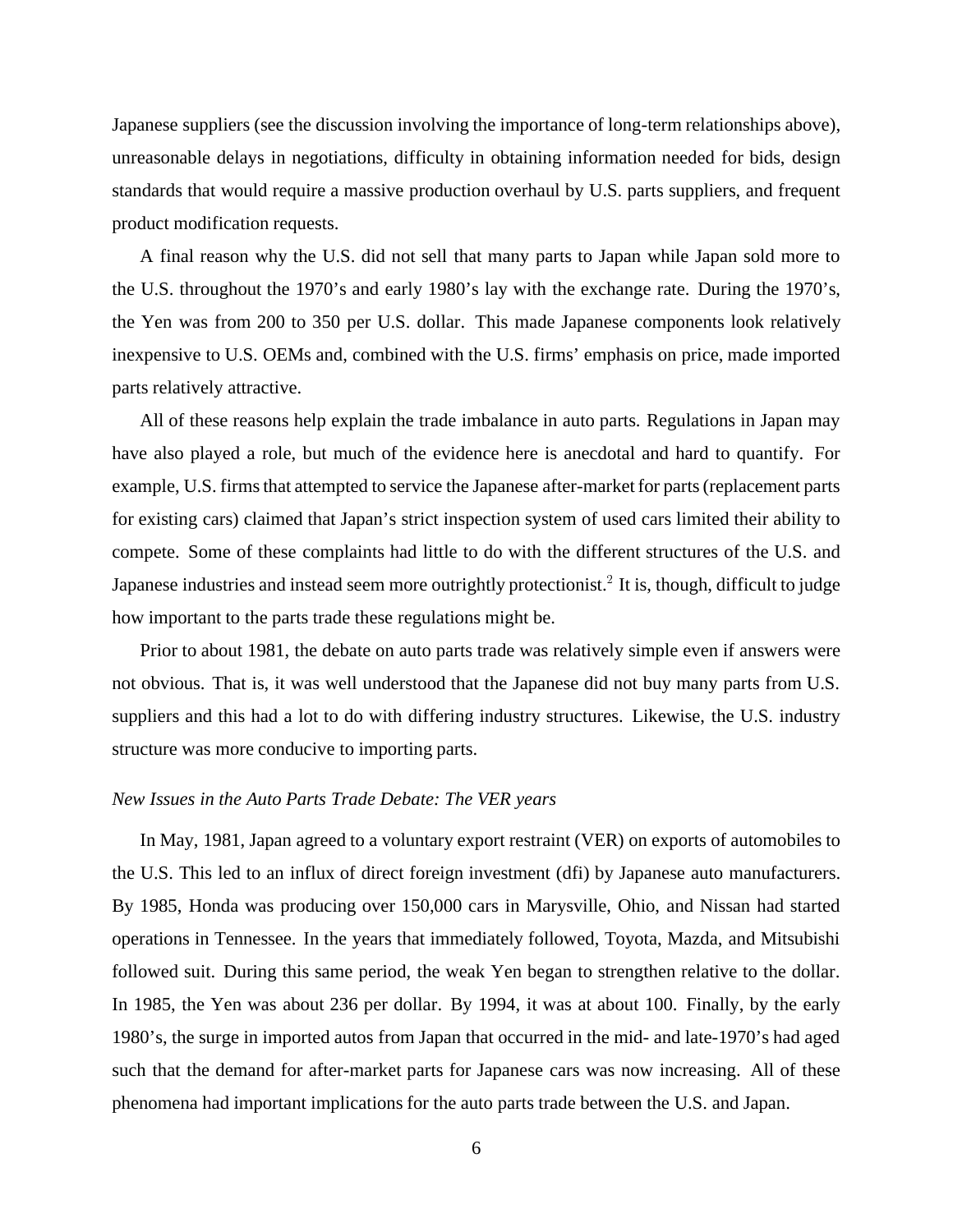As noted above, Japanese OEMs frequently relied on parts suppliers with whom they had long established working relationships. When the OEMs then opened operations in the U.S., there was a hesitancy to simply drop their Japanese suppliers and instead buy solely from U.S. parts manufacturers. Hence, with the influx of dfi, some of the parts used in production in the U.S. were imported from Japan, and this led to an increase in the imports of parts. By definition, it takes a while for new working relationships to become established ones. Over time, Japanese firms have indeed established relationships with U.S. firms. ( A popular advertising campaign for the Toyota Camry points out the many U.S. sources of key components of the Camry.) Political pressure and domestic content legislation (real and threatened) surely played a role in getting Japanese OEMs to purchase parts made in the U.S., but the dramatic strengthening of the Yen was also important. At 130 Yen to the dollar, buying parts in dollars looks much more attractive than doing so when the Yen was at 230. Hence, while Japanese OEMs operating in the U.S. have established relationships with U.S. parts suppliers, this took time and in the interim, there was increased demand for parts from Japan.

The actual accounting of the auto parts trade also became both more complicated and less informative in the presence of dfi. Many observers of the auto parts trade focus on the bilateral trade balance in auto parts between the U.S. and Japan. While perhaps a natural figure to focus on, this trade balance hides a great deal in an era with substantial dfi. To see this, consider the following hypothetical example. Suppose Subaru's new plant in Indiana bought absolutely all of its parts from U.S. firms-- admittedly an extreme example. These purchases would not directly show up on the bilateral trade balance, since they are domestic transactions. (While Suburu-Japan may end up buying less parts in Japan from its Japanese suppliers, this too is not an international transaction.) Hence, while much debate focusses on the bilateral trade balance, substantial changes in industry structure accompanying dfi may not even appear in this balance.

Another new phenomenon in the dfi era is the confusion regarding the very notion of nationality. When Japanese firms used parts made in Japan in OEM plants located in Japan, and the U.S. firms did analogously, accounting was pretty simple. That simplicity is long gone, and it has been replaced by complex relationships that make the very idea of nationality tricky. When the notion of nationality is complex if not outright confused, discussion of trade policy is similarly complex. As noted above, Japanese OEMs now produce in the U.S. Many Japanese parts suppliers have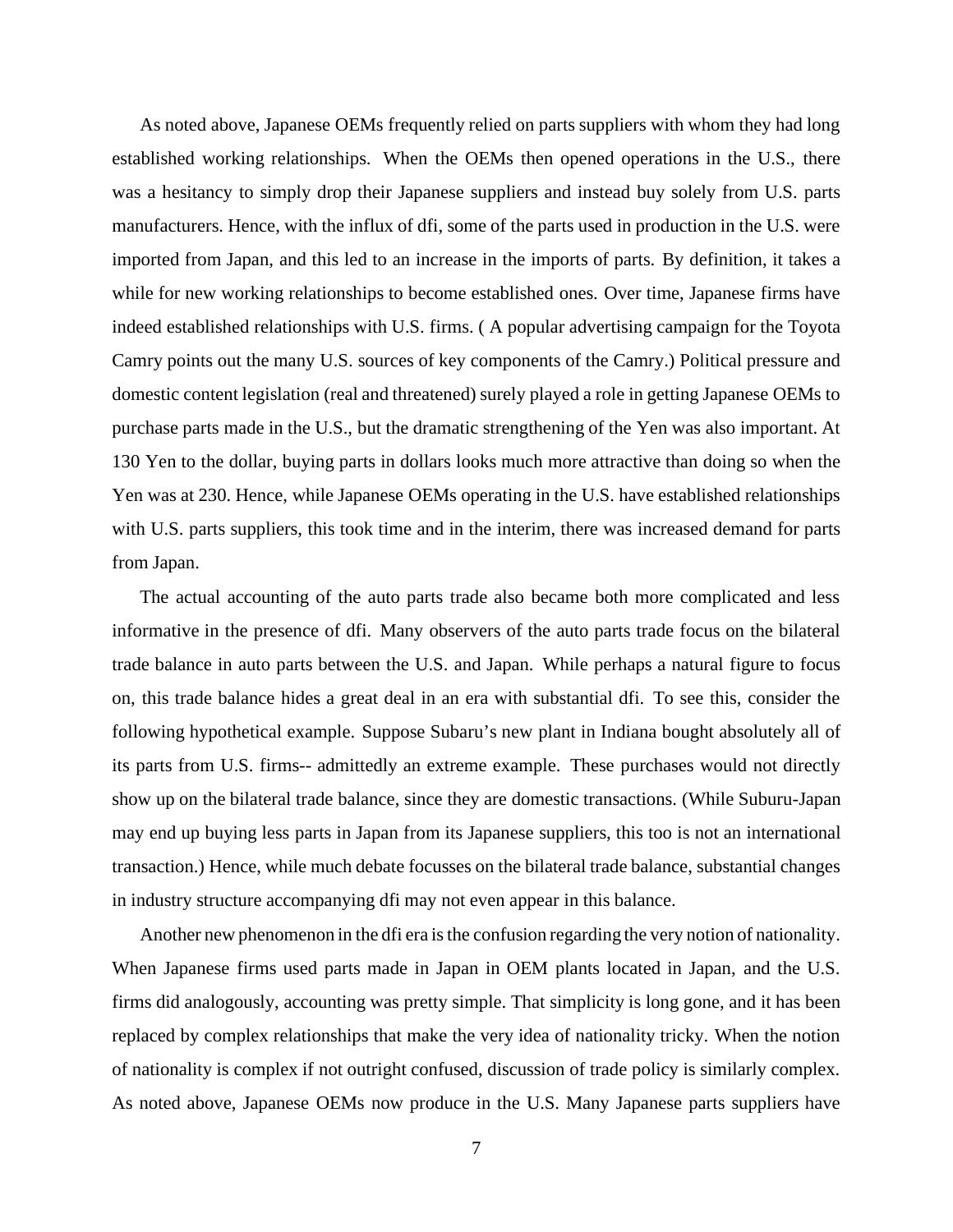also set up shop in the U.S. By 1993, Japanese firms had invested in about 280 U.S. firms in the auto parts sector. Of these, about half were joint ventures, while the other half were wholly owned subsidiaries. U.S. OEMs now have production facilities in Canada and Mexico, although most production remains in the U.S. American parts manufacturers, though, have invested, heavily in some cases, in Mexico. Other parts producers have entered into the joint ventures with Japanese parts firms mentioned above. The result is a case in which one American consumer might buy a Toyota assembled in Kentucky with parts from a Japanese-owned firm in Indiana, a U.S. owned firm in Mexico, a joint U.S.-Japan venture located in Ohio, and a Japanese parts firm in Japan. Using dated nomenclature, this consumer bought a ''Japanese'' car. Another consumer might buy a Ford Escort assembled in Hermosillo, Mexico with parts manufactured by a joint U.S.-Japanese venture in Mexico. Using the same dated nomenclature, this consumer bought an ''American'' car. In this environment, discussions of traditional trade policy, which by their very nature are oriented around a well-defined notion of nationality, become both confusing and confused.

While much has changed in this era of dfi, it remains the case that U.S. parts manufacturers sell very little to Japanese OEMs located in Japan. A rough estimate is that U.S. firms have only about one percent of the OEM market in Japan. There have been indications, though, that some U.S. firms are making inroads in the Japanese parts market. For example, between 1986 and 1993, TRW saw its annual worldwide sales to Japanese auto companies increase sevenfold to \$500 million, accounting for about 10% of its total auto parts sales. TRW initially initially invested heavily in joint ventures with Japanese companies supplying the U.S. plants of Toyota and Nissan. Once TRW found this niche, it began supplying these firms back in Japan. Except for air bag components and some electronics, TRW makes the products for its Japanese OEMs in Japan, allowing them to effectively participate in the just-in-time system. Other firms are following suit. Since 1991, GM has operated a technical center in Japan to develop auto parts and its components sales in Japan have increased 50 percent since the center opened. In 1993, Ford ACG began operating a technical center for electronic components in Hiroshima hoping to expand sales to Mazda, Nissan, and Toyota. Ford is also investing \$50 million in a new technical center near Tokyo expected to open in late 1995. These changes may lead to a larger U.S. presence in the Japanese parts market, but history suggests that such changes take time.

In 1992, President Bush and the U.S. automakers attempted to hurry matters along with Bush's well-publicized trip to Tokyo. Although Bush was criticized for so blatantly pursuing U.S.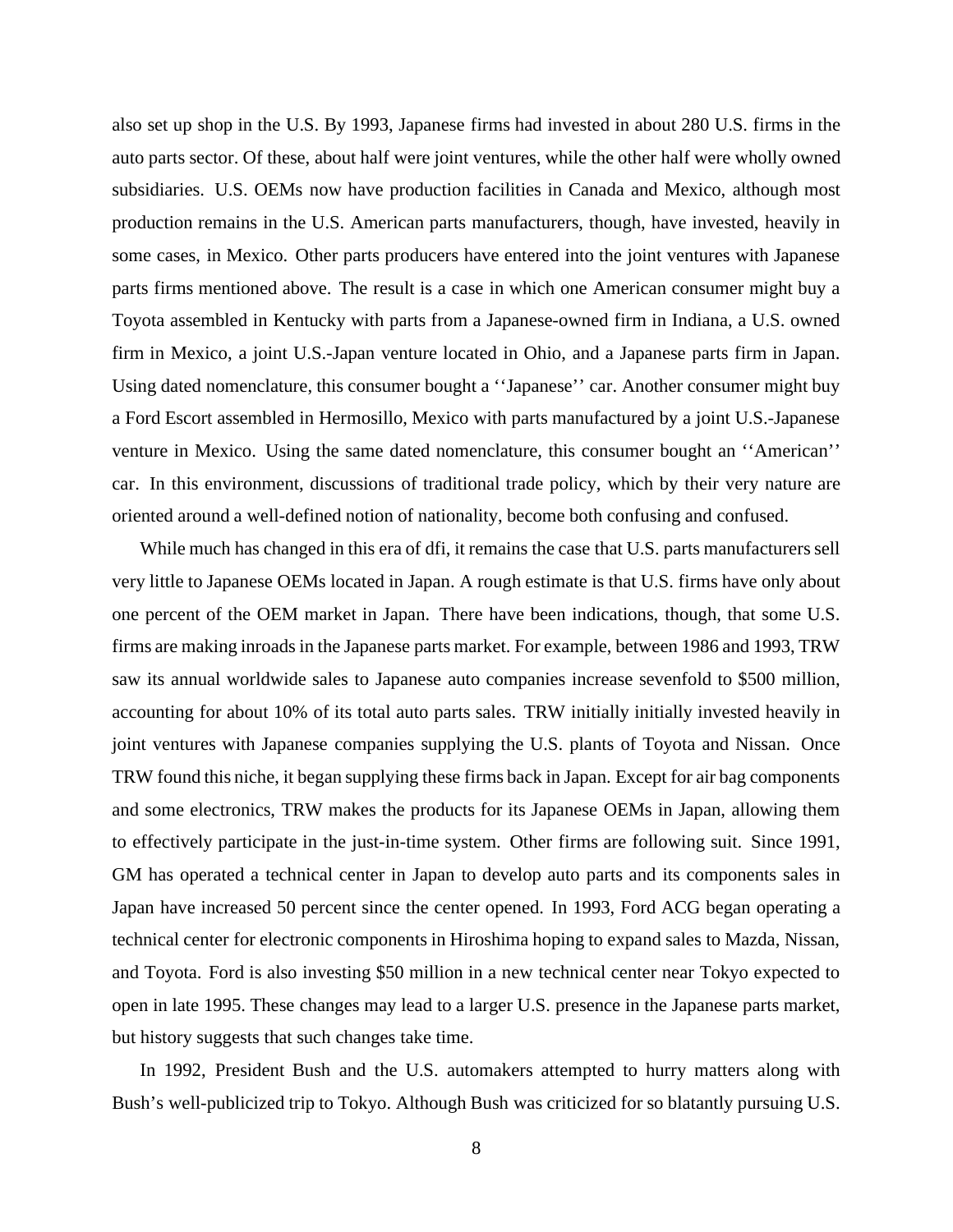commercial interests, he did secure a promise from the Japanese to purchase more auto parts from American companies. Japan pledged to purchase \$19 billion worth of U.S. auto parts in fiscal year 1994. Whether due to this pledge or the natural course of events, Japanese automakers purchased \$19.9 billion of part in FY1994.<sup>3</sup> Most of these purchases (\$15.4 billion) were parts used in the Japanese firms transplant operations in the U.S. As discussed above, many of these transactions were, from an accounting perspective, domestic transactions between the transplant and the U.S. parts firm. Japan also pledged to purchase \$3.6 billion of parts for export to Japan in FY 1994, and it fell about \$0.6 billion short of this pledge, again suggesting that in the Japanese auto parts industry, location matters.

#### **3. Why a threatened tariff on 13 Japanese luxury cars?**

In 1995, President Clinton threatened a 100 percent tariff on 13 Japanese luxury cars. It is not obvious that any single and narrowly defined issue triggered this threat. Clearly, the U.S. was concerned about its large bilateral trade deficit with Japan, and autos and auto parts were a large portion of this. But while the Big Three publicly complained about the difficulty of selling cars in Japan, most industry observers concluded that the Japanese market was not where the Big Three would make their mark in Asia. To be sure, there were significant barriers to selling cars in Japan (as claimed by the Big Three), and at the same time, it was also the case that the cars U.S. firms sold were not terribly well suited to the Japanese market. As noted in the introduction, the relative merits of these arguments are not addressed in this paper. In either case, the U.S. was not likely to significantly address its bilateral trade deficit by exporting large quantities of cars to Japan.

If the U.S. was to address the bilateral trade deficit via automobile industry trade, this left three options. The U.S. could: i) Discourage the import of Japanese cars; ii) Encourage the export of U.S. auto parts; and iii) Discourage the import of Japanese auto parts. The first and third options clearly involve trade protection, while the second involves trade promotion. Pursuing the trade promotion option in this case, absent any sort of threat, would prove difficult. As discussed in the previous section, the structural reasons behind the bilateral trade deficit in auto parts were deep-rooted. The first and third option provided such a threat, but each of these also posed problems.

Consider first the possibility of tariffs on Japanese auto parts. The end-users of these parts were in some cases American producers and in other cases transplant firms in the U.S.. To the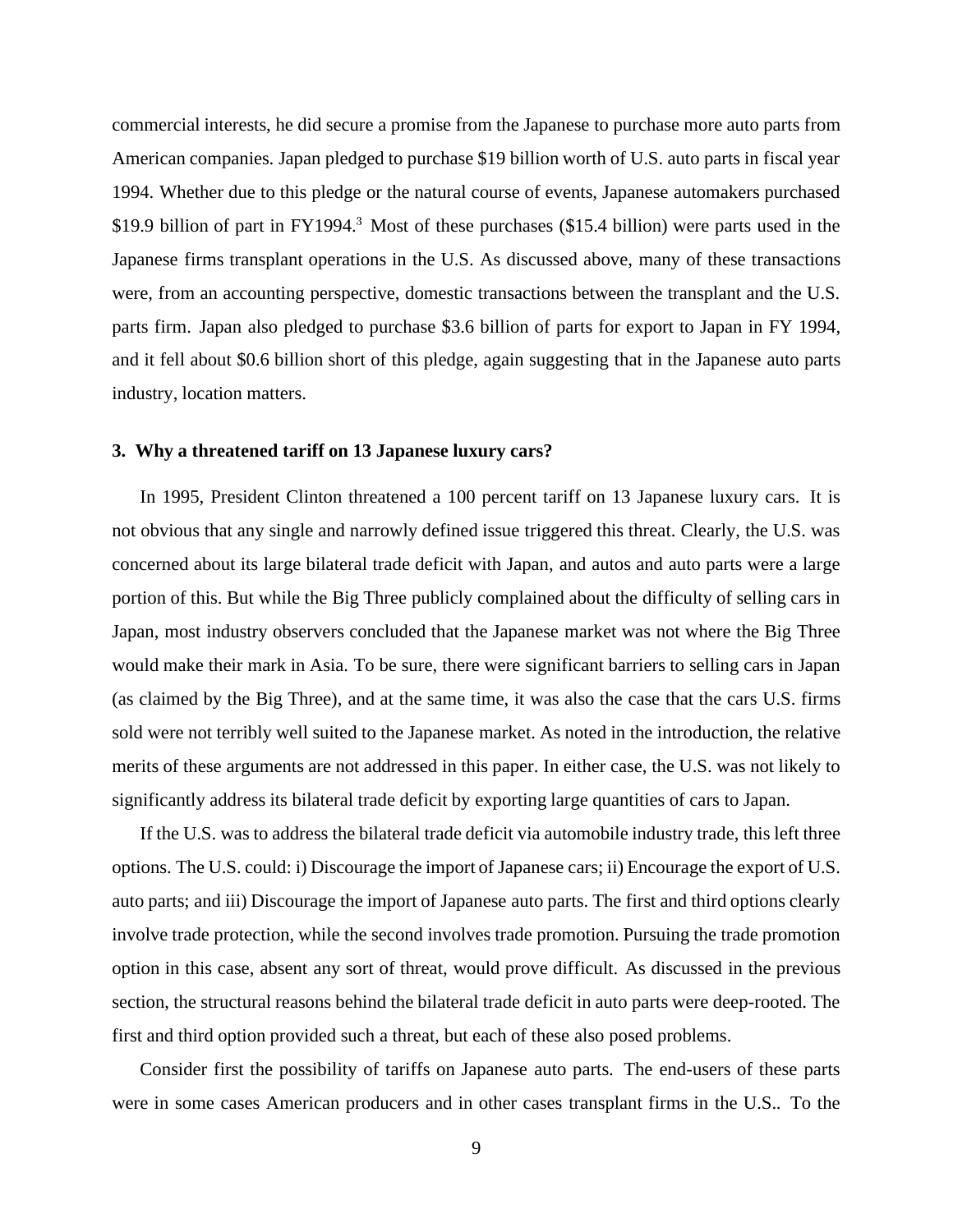extent that U.S. OEMs were using Japanese parts, a tariff would raise their costs-- an option not greeted with enthusiasm.<sup>4</sup> The other end-user of imported parts were the transplant factories. But these firms employed U.S. workers and raising the cost of cars produced by these factories would negatively impact employment. This, too, was not an especially attractive option.

This left the possibility of placing tariffs on Japanese cars. Leaving aside issues involving violation of the GATT and possible actions the WTO might take, tariffs on Japanese cars still posed problems. At the heart of these problems was the fact that many of the high-volume Japanese cars were in fact made in the U.S.. In the data set used in the econometric analysis in the next section, cars sold by Japanese firms in the 1994 calender year totalled 2.65 million (out of total U.S. sales of 8.782 million.) Of these, 1.793 million are cars whose nameplate was produced in the U.S. Hence, if the U.S. wanted to tax Japanese cars on a broad basis, this would involve taxing transplant production as well as imports. Placing a tax on transplant production, though, is at best complicated and at worst probably infeasible. In principle, the U.S. could renegotiate its tax treaty with Japan to effectively alter the taxes paid by the transplants. These taxes, though, are not directly based on sales but rather on accounting profits. (i.e. They are not a per-unit production tax.) Furthermore, the tax treaty is not industry-specific, so any changes to the treaty in order to try to tax transplant auto production would also possibly effect all Japanese direct investment. Tax treaties seem too blunt a tool.

Suppose, then, that the U.S. restricts potential tariffs to nameplates not made in the U.S.. Imports of these Japanese nameplates totalled about  $855{,}000$  in the 1994 calendar year.<sup>5</sup> Of these, about one quarter were models with retail prices in excess of \$30,000. (There were 13 Japanese models in 1994 with base prices above about \$30,000). In terms of revenue (as opposed to number of cars), these Japanese luxury models accounted for almost 40 percent of the value of imports. There were no Japanese cars with base prices in excess of \$30,000 produced in the U.S.. Japanese luxury cars, then, were an easily targeted and at least potentially effective group of products on which to place a tariff.

Seen from a different angle, Japanese auto producers had, by 1994, done a very effective job of insuring themselves against tariffs by the U.S. While the more expensive models were still produced in Japan, the models with the largest sales were also produced in the U.S.

Faced with a bilateral trade deficit that was viewed as troubling by politicians,  $6$  the U.S. opted for threatened tariffs on a limited set of cars in order to promote, among other things, an agenda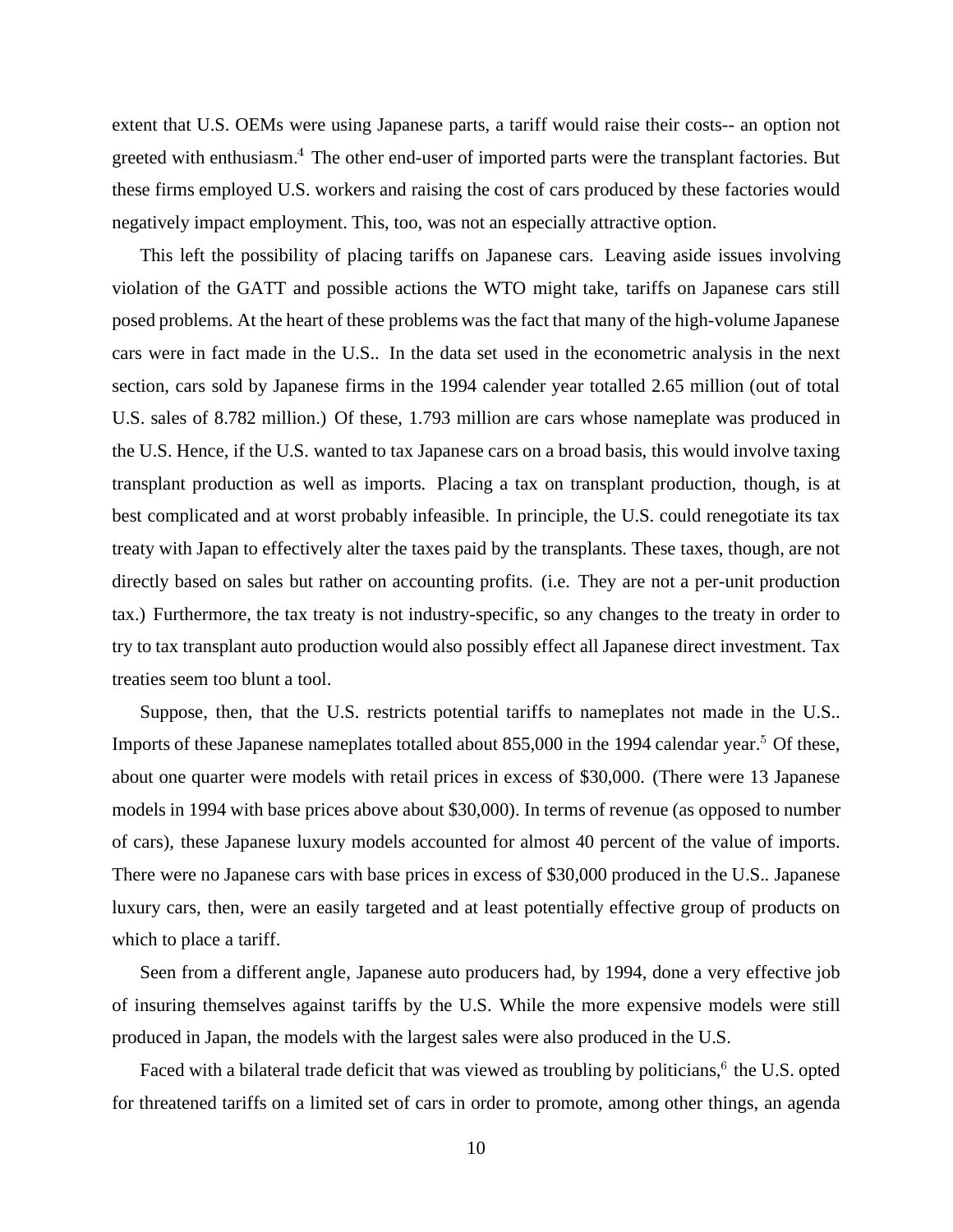of trade promotion in the auto parts sector. Whether the threatened tariffs would actually benefit American OEMs depends on the substitution patterns of consumers. They would, though, almost certainly hurt Japanese OEMs, and therein lay the threat. The next step to analyzing the policy is to estimate the likely consequences of a tariff on Japanese luxury cars, and this is the topic of the next section.

#### **4. The threatened tariffs, their estimated consequences, and the resulting trade promotion.**

#### *Policy Details*

On May 16, 1995, President Clinton announced 100% tariffs on 13 Japanese luxury cars to go into place 4 days later with the sanctions becoming final on June 28. This schedule gave Clinton and his Trade Representative, Mickey Kantor, a few weeks to see if brinksmanship might prove a successful strategy for trade promotion.

The details of the announced tax involved a 100 % tariff on the landed cost of the following 13 models: The Lexus (Toyota) LS400, SC400, GS300, SC300, and ES300, the Infiniti (Nissan) Q45, J30, and I30, the Acura (Honda) Legend and 3.2TL, the Mazda 929 and Millenia, and the Mitsubishi Diamante. Of these models the Millenia had the lowest base price (\$26,435), while the LS400 was the most expensive (\$51,680). None of these cars sold in especially large quantities, although the Legend and ES300 were the most popular by a factor of almost 2. Slightly under 40,000 of each sold in 1994. This compares with sales of about 365,000 for the Honda Accord alone.

Although the news media treated the tariff as if it would simply double the price consumers paid, this was simplistic and incorrect. The tariff would apply to the price that obtained in equilibrium after the tariff was imposed, and there is no reason to believe that the equilibrium price would be invariant to a tariff. Also, the 100% figure referred to the landed price and not the list price. What this figure translates to as a percentage of list price varies by model, but the leading trade publication, Automotive News, reported the tariff, as a percentage of list price to be about 65 percent in the case of the Lexus LS400. For example, the landed value of this particular model was estimated to be \$33,280, while the dealer invoice was about \$42,000 and the list price was \$51,680.<sup>7</sup> In the analysis in this paper, an ad-valorum tariff of 65 percent is used, although this figure is admittedly approximate and in reality would vary by model.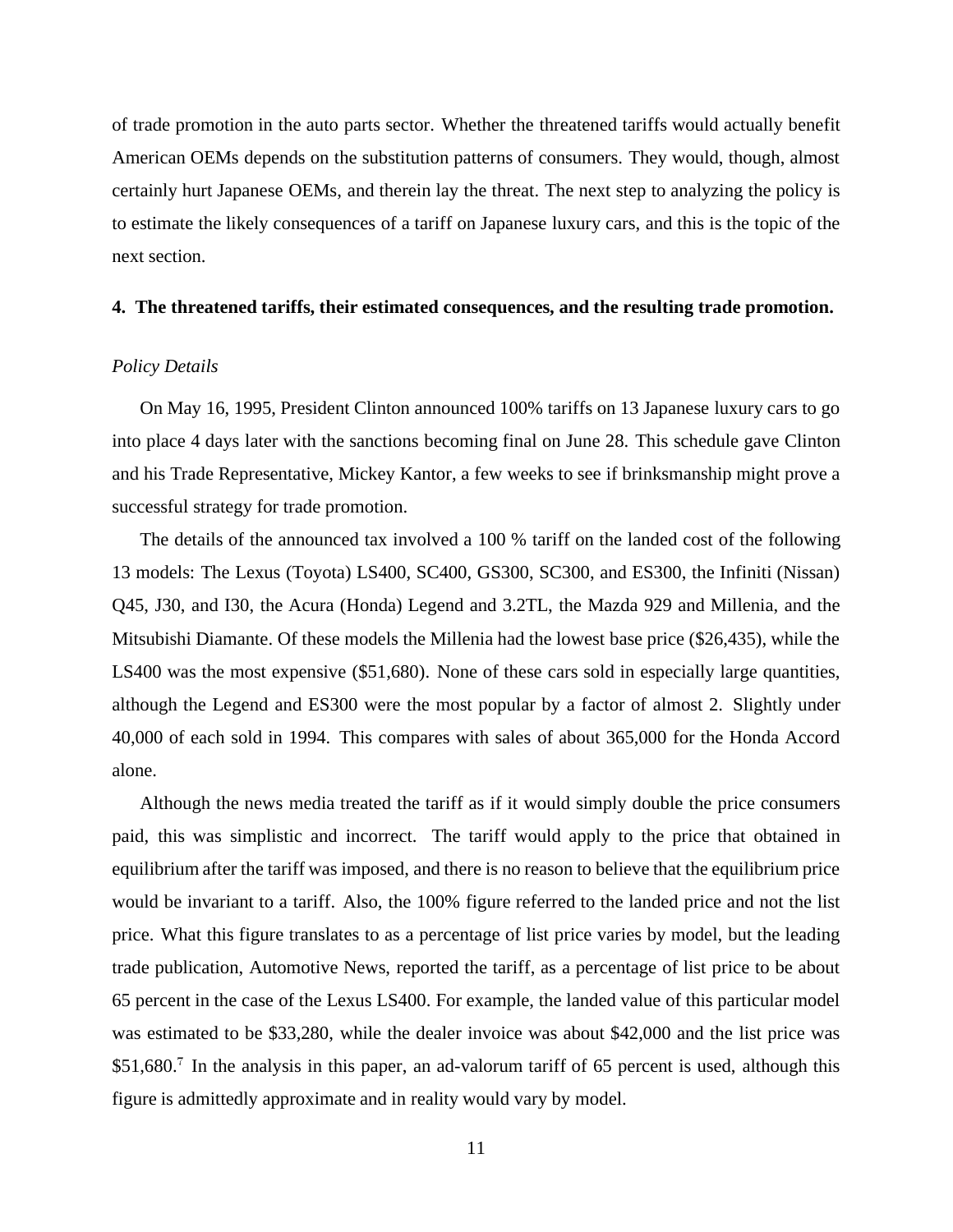#### *Modelling the Policy*

In order to model the equilibrium that would obtain in the presence of the proposed tariff, one must model both the consumer behavior and firm behavior. The basic set-up is taken from Berry, Levinsohn, and Pakes (1995) (hereafter BLP). For purposes of brevity, an intuitive discussion of these methods is given here and the interested reader is referred to BLP for a (much!) more in-depth discussion. A more technically-oriented discussion of estimation of the proposed 100 percent tariffs is found in a companion paper, Levinsohn (1995). That paper explains the theoretical model underlying the estimates presented below in detail. A number of econometric issues are raised and discussed there.<sup>8</sup> The companion paper also gives details of the model estimation, some new econometric issues, and a more extensive set of results.

The model estimated has two parts-- a utility-based consumer framework on the demand side and a cost-function-based model of a multi-product oligopolistic firm on the supply side. Each are discussed in turn.

Following a strategy developed by Pakes (1986), demand in this model is computed by aggregating over simulated heterogeneous consumers. Consumers' utility functions are assumed to have the same functional form, but the parameters of the function vary across the population. This is because consumer tastes vary throughout the population. The distribution of tastes is one of the primitives that is estimated. I assume that tastes for product attributes such as horsepower, weight, and size are normally distributed in the population. The estimation procedure estimates the mean and variance of these normal distributions. Price is treated a bit differently than other product attributes. I assume sensitivity to price is inversely proportional to income, and it is income that varies throughout the population. Rather than estimating the distribution of income as, say, the distribution of tastes for horsepower is estimated, the empirical distribution of income is used. There is also a random idiosyncratic component to utility. A simulated consumer then consists of a draw from each of the distributions of tastes and income as well as a draw from the distribution of idiosyncratic terms. This simulated consumer then chooses to either buy a car or spend nothing and instead buy the ''outside good.'' The utility of the outside good is normalized to zero, and its presence allows substitution out of the auto market. Conditional on this set of draws, one can then compute which product gives this simulated consumer the greatest utility. One can imagine simulating about 90 million consumers (the number of households in the U.S.), hence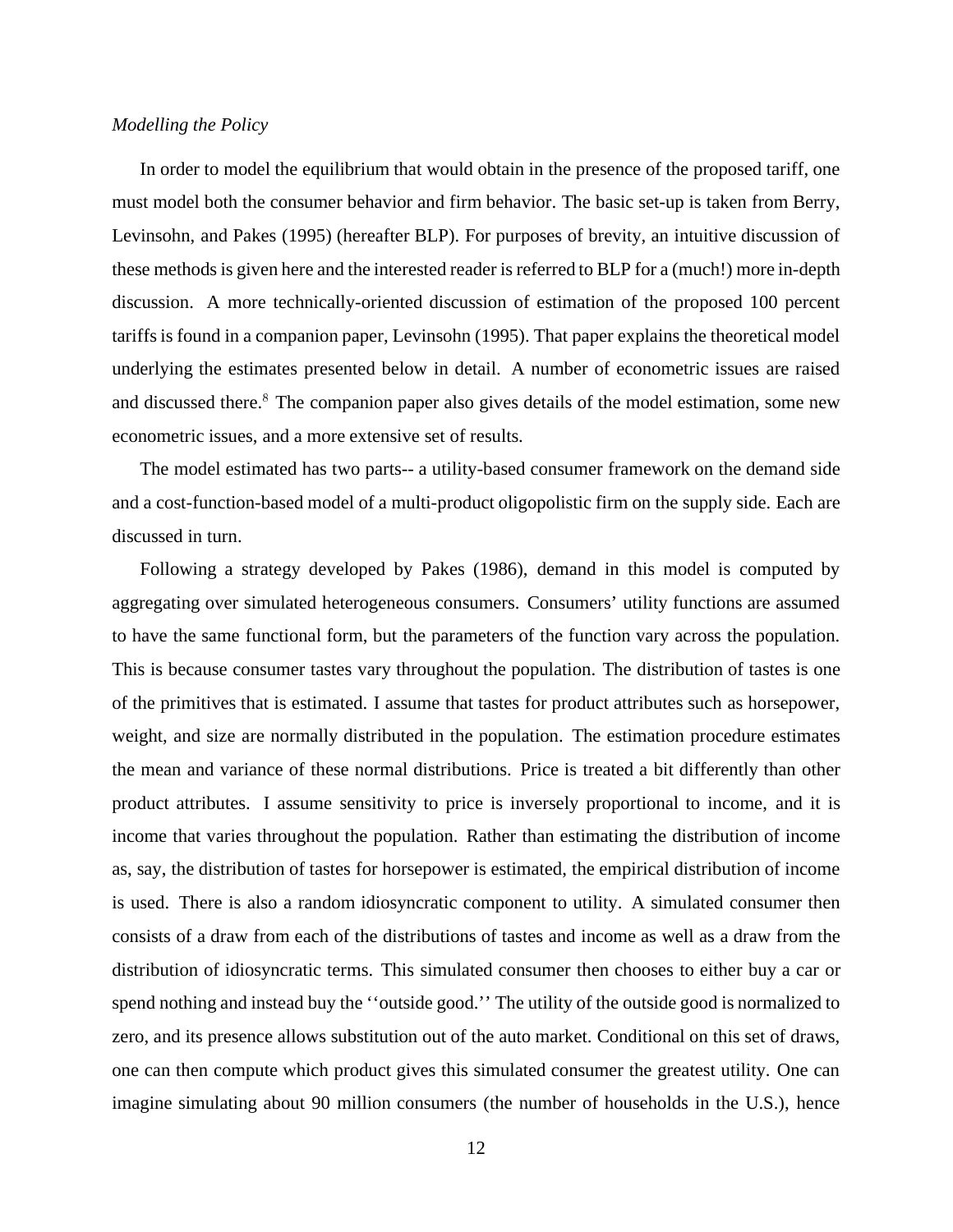effectively simulating the demand for automobiles. One would keep track of the most preferred product of each of these consumers and aggregate up to compute market shares. Loosely speaking, the objective of the estimation procedure is to find the means and variances of the underlying distribution of tastes that come as close as possible to fitting the observed market shares.

The above description ignores many important aspects of the demand side of the model. These include econometric issues such as allowing for product characteristics that are unobserved by the econometrician but observed by the consumer, the probable correlation of these unobserved characteristics with price and the econometric endogeneity thus induced, and sampling techniques (in particular, importance sampling). The role of the distribution of idiosyncratic tastes and how this interacts with ensuing policy analysis are also mostly omitted. These issues are discussed in both BLP and the companion paper to this paper.

On the supply side of the model, Each product is assumed produced with constant returns to scale and a (log) marginal cost function is estimated for each product. Marginal cost is assumed to depend on attributes of the product as well as cost shifters such as wages and exchange rates (when applicable.) The firms are modelled as multi-product oligopolists who set prices in a Nash fashion (i.e. Bertrand competition). That is, firms set prices to maximize firm-level profits taking as given the prices of their competitors. To compute the prices that maximize profits, firms make use of information on demand elasticities. In a no-tax equilibrium, price is composed of marginal cost plus the markup. Since the demand system is not a constant elasticity system, markups will depend on quantities demanded. (i.e. Demand elasticities vary along the demand schedule.) The demand and pricing sides of the model are simultaneous, because demand depends on prices and the prices set by the firms depend on quantity demanded. Put another way, firm's first order conditions for optimal prices depend on demand elasticities, and the underlying (indirect) utility function itself depends on the prices firms charge. The pricing and utility sides of the model are estimated simultaneously.

Modelling the 100 percent tax involves changing the firm's first order condition and recomputing an equilibrium under the assumption that firms still maximize profits, consumer's still maximize utility, but that there is now a wedge between the price consumers pay and the price firms receive for a subset of products.<sup>9</sup> In this case, that wedge is assumed to be an *ad valorum* tax of 65 percent of the producer price that obtains in the new equilibrium.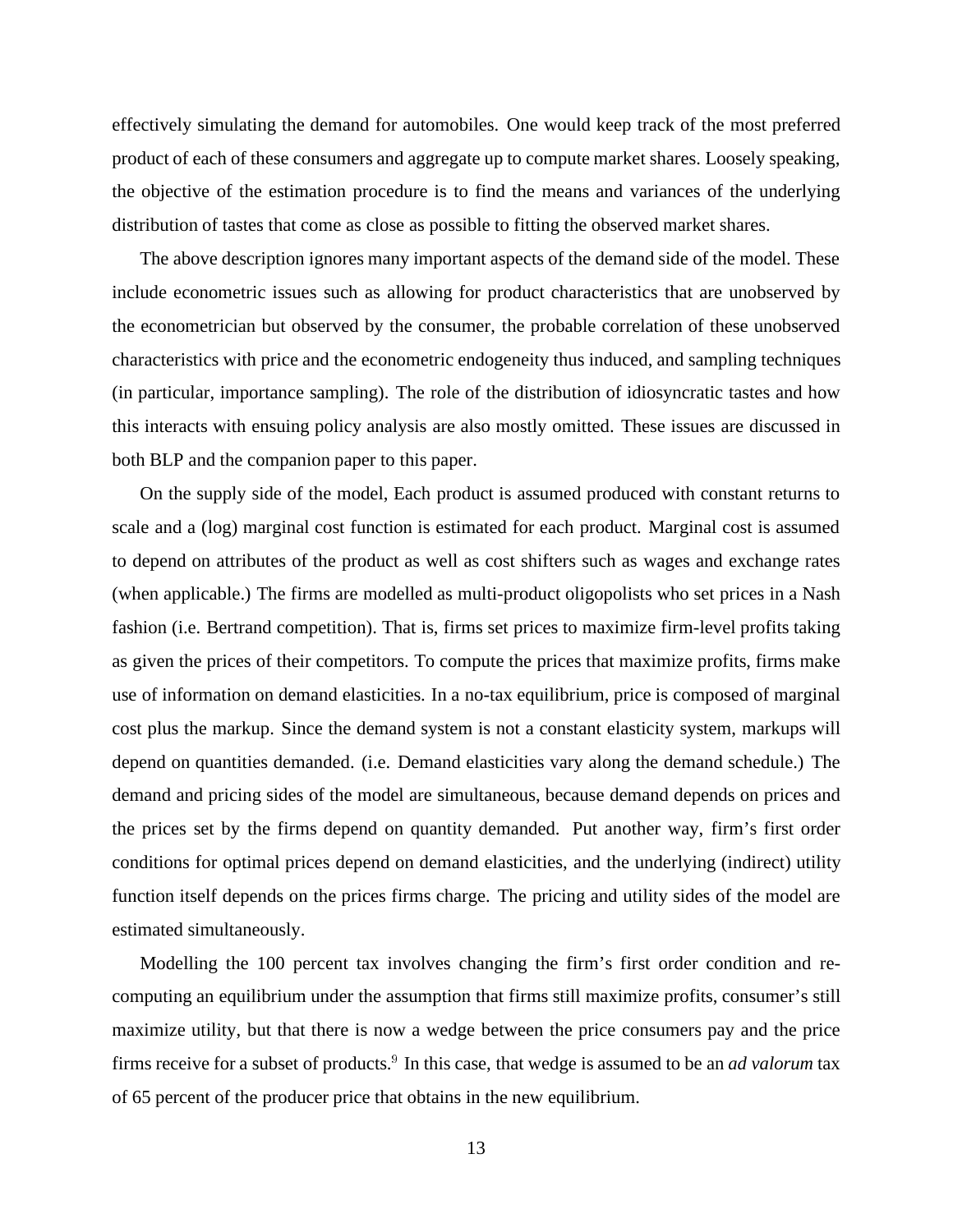#### *Data and Results*

The model is estimated using 20 years of annual data from 1975-1994.<sup>10</sup> Product attributes entering the utility function of consumers are a constant, the ratio of horsepower to weight, size (defined as length times width of the car, a dummy variable for whether the base model of the car had air conditioning as standard, and a dummy variable if it was made by a non-U.S. based company (i.e. foreign.) Recall that for each of these attributes, the mean of the distribution of tastes for the attribute as well as the variance of this distribution is estimated. A parameter on the price term is also estimated. Prices are given in constant terms and the list price is used. For a discussion of the issues surrounding the use of list versus transaction price, see Berry, Levinsohn, and Pakes, 1995(b).

On the cost side, marginal cost shifters are a constant, the logs of horsepower divided by weight, size, the lagged exchange rate, wages, a dummy variable for air conditioning as standard, a trend term, dummy variables for Japan and Europe, and these dummy variables interacted with the trend term.

Table 2 gives the estimated parameters of the primitives of the model. The top panel gives the means of the distribution of tastes for the product attributes entering the demand side. The second panel gives the estimated standard deviations of these distributions. A large and precisely estimated standard deviation  $(\sigma)$  may be interpreted as capturing heterogeneity in the population concerning how the attribute contributes to utility. A demand side attribute in this model is considered to be important if *either* its mean or standard deviation are precisely different from zero. That is the case with all auto attributes in this specification. Finally, although the mean of the distribution of taste for foreign cars is negative, it turns out that the elasticity of demand with respect to this dummy variable is indeed positive. This is because most of the consumers who place a negative value on foreign cars do not in fact buy a car.

The term on price is precisely estimated. It's implications for elasticities and hence markups are discussed below. All 2470 products, though, face elastic demand at the estimated parameters.

Most marginal cost shifters are precisely estimated. The only estimated coefficients not significantly different from zero are those on the general trend, on the lagged exchange rate, and those on the Japan dummy and interaction variables. All product attributes enter marginal cost positively and precisely.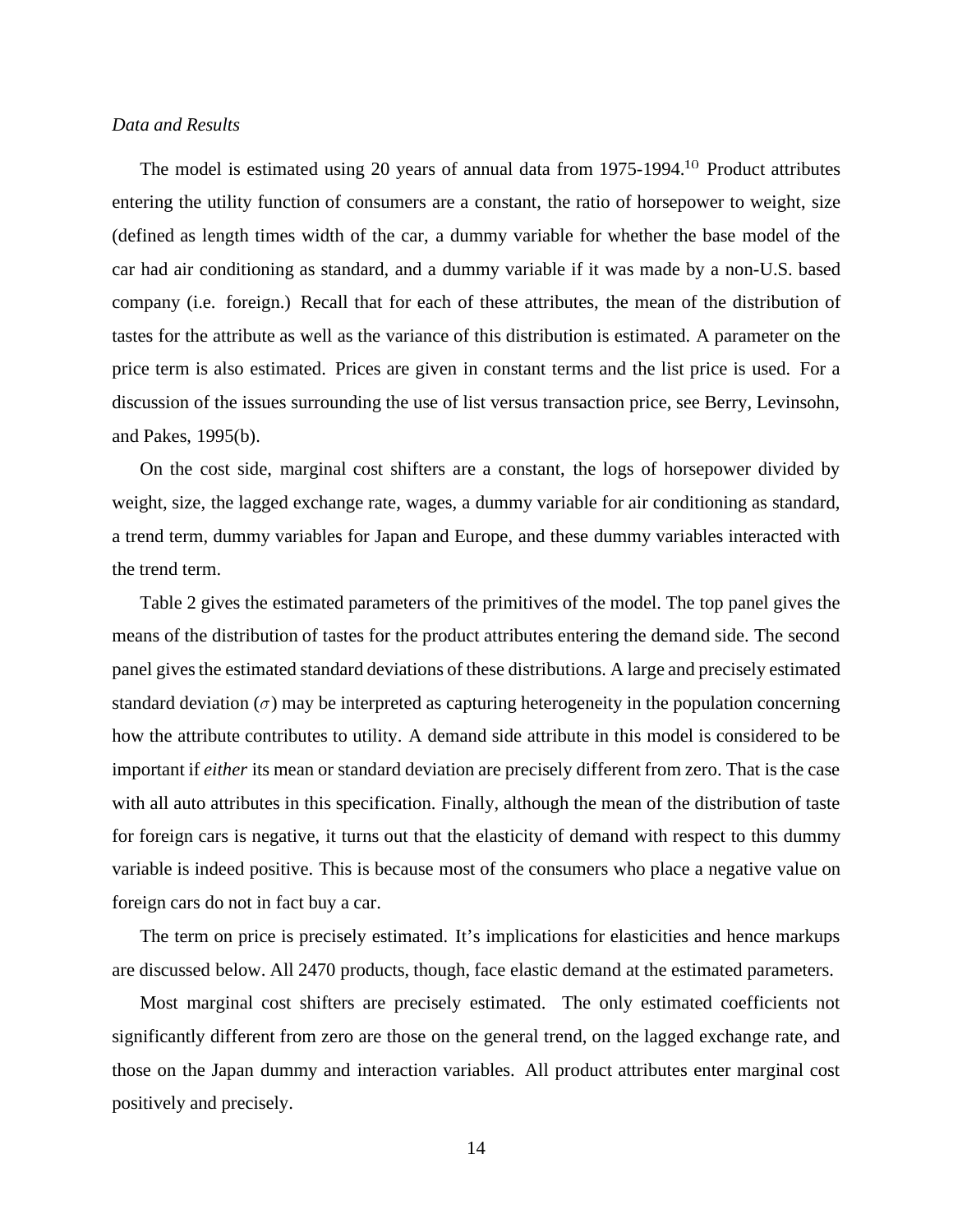Perhaps the easiest way to interpret the reasonableness of the estimated coefficients is to examine the markups they imply, since markups imply information about both marginal costs and underlying demand elasticities. The list price (in 1994 dollars) as well as the markup of 12 of the 13 cars subject to the proposed tariff are given in Table 3. One of the cars that would have been subject to the tax, (the Infiniti I30) was not sold in 1994. Another of the cars, the Acura 3.2TL was also not sold, but this car is basically a re-badged Acura Vigor, so the Vigor is used as a proxy for the 3.2TL. In Table 3, one sees that the markups vary from about 30 percent of list price to about 38 percent. The more expensive models tend to have the higher percentage markups suggesting that these models have relatively less elastic demand.

The estimates in Table 2 completely specify the underlying distribution of tastes in the population on the demand side of the model and the firm's first order condition on the cost side. The model is an equilibrium model of the auto market. Households are maximizing utility while firms are simultaneously maximizing profits. Modelling the threatened tariff involves perturbing this equilibrium by altering the first order conditions for the firms that produce the models subject to the tariff. One then recomputes the prices and quantities for which the new first order conditions hold. The technical details of how the tariff effects the first order conditions of the multi-product oligopolist and how the new equilibrium is computed are contained in Levinsohn (1995).

The main difference between the tariff and no-tariff equilibria is that the tariff introduces a wedge between the price consumers pay and the price the firms receive. This wedge is taken to be 65 percent of the new equilibrium (post-tariff) producer price. Table 4 lists the 12 models targeted with tariffs that were sold in 1994. The first column lists the 1994 base model list price, while the second column lists the producer price that would obtain in the presence of the 65 percent tariff. These figures are surprising to those used to thinking about taxes in models of perfect competition with a representative consumer. In those models, the tax burden is shared between the consumers and the firm with burdens distributed according to relative elasticities. Those models, though, don't characterize the U.S. automobile market very well. The estimates of the producer price that would obtain with a 65 percent tariff show remarkably little price change due to the imposition of the tariff. The prices received by producers falls in the cases of nine of the twelve models, although these declines are not large. The largest percentage decline (relative to the no-tax price) is only about nine percent. In three cases, the prices received by producers actually rises. What is going on here?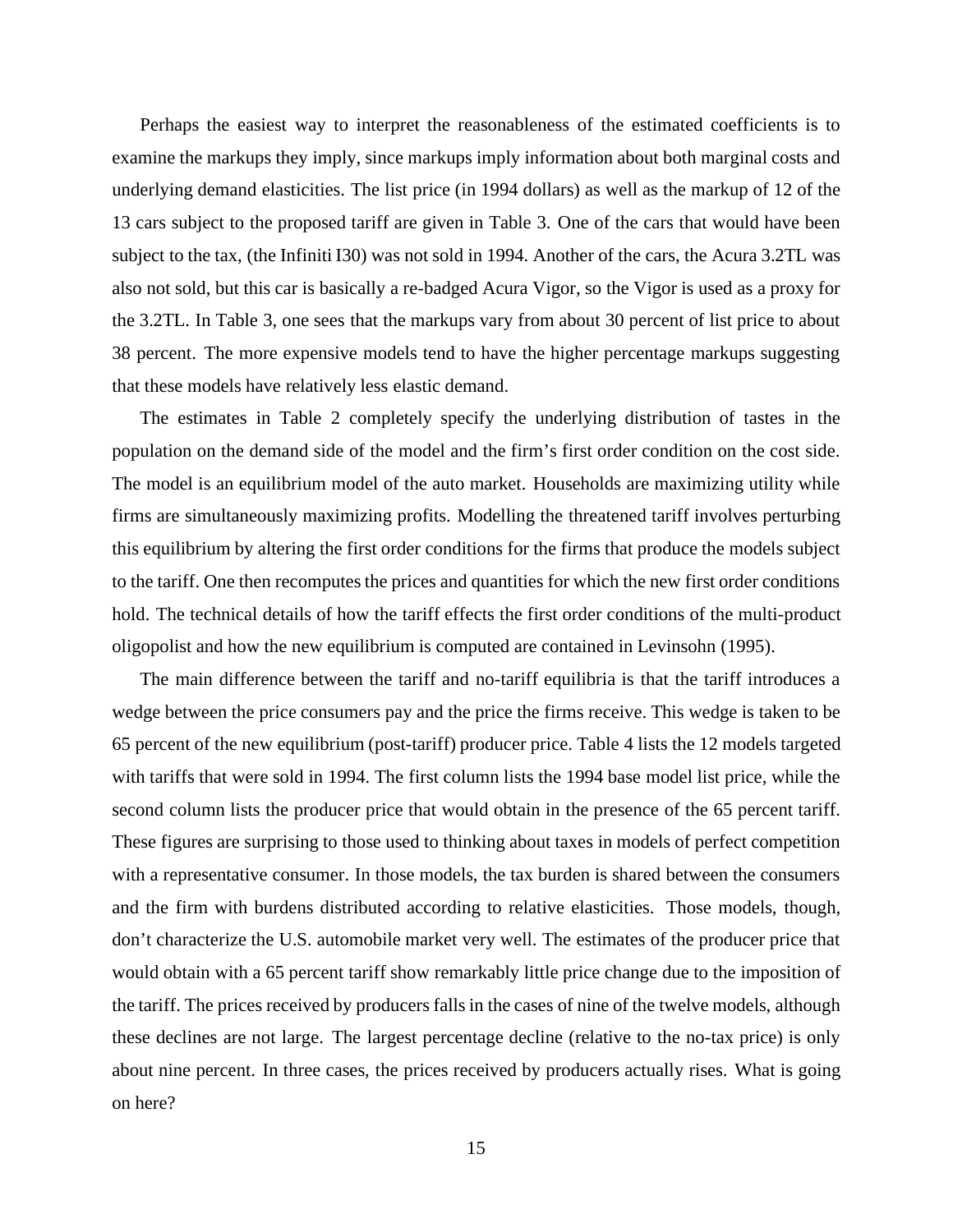There are three intertwined explanations. First, in models in which goods are strategic complements, a tax will tend to exert an upward influence on the price received by the producer. In a Bertrand model with linear demands, all goods are strategic complements. While the equilibrium concept assumed here is Bertrand, demand is not linear. It turns out that about half the product pairs are strategic complements. Hence, in these cases, a tariff shifts reaction functions out and tends to increase equilibrium prices. Whether the producer price will increase so much as to result in a producer price higher than the no-tariff price is an empirical issue. Second, in this model consumers are heterogeneous. When the tariff is applied to some products, the consumers who substitute away from those products are the price sensitive consumers. The consumers who continue to buy the car at the post-tariff price are those who have relatively inelastic demand for the taxed product. After the tariff, then, the firm faces a more inelastic demand for its product and this will tend to move prices higher. Again, the magnitude of this influence is an empirical matter. Third, and this is closely related the second factor, the idiosyncratic term in the utility function is assumed to have an extreme value (''logit'') distribution. An empirical implication of this is that, at *any* price, there will be some consumers whose idiosyncratic tastes are such that a particular product is still bought. This phenomenon is not unique to the logit assumption. If the idiosyncratic term was normally distributed (''probit''), there would still be the occasional draw from the tail of the distribution. These draws from the tails of the unbounded distributions will give rise to at least some demand for every product at any price. This phenomenon will also tend to exert an upward influence on price. The relative importance of this (as well as ways around the problem) is the topic of continuing research. In summary, producer prices tend to fall a small amount, but this is not uniform across products.

With relatively unchanged producer prices, consumer prices with the tariff rise substantially. These prices are given in the last column of Table 4. Most prices rise by about 60 percent. Hence the price of top of the line Lexus sedan rises from \$51,200 to over \$76,000. The price of the top of the line Infiniti Q45 also exceeds \$75,000. An important cautionary note is due here. The figures in Table 4 assume that the firms continue to play a static Bertrand game and maximize prices accordingly. If news reports following the announcement of the threatened tariffs are to be believed, this is not a realistic assumption. Soon after the tariffs were announced, for example, Toyota stated that it would not change the price of the cars subject to the tariff. This implies that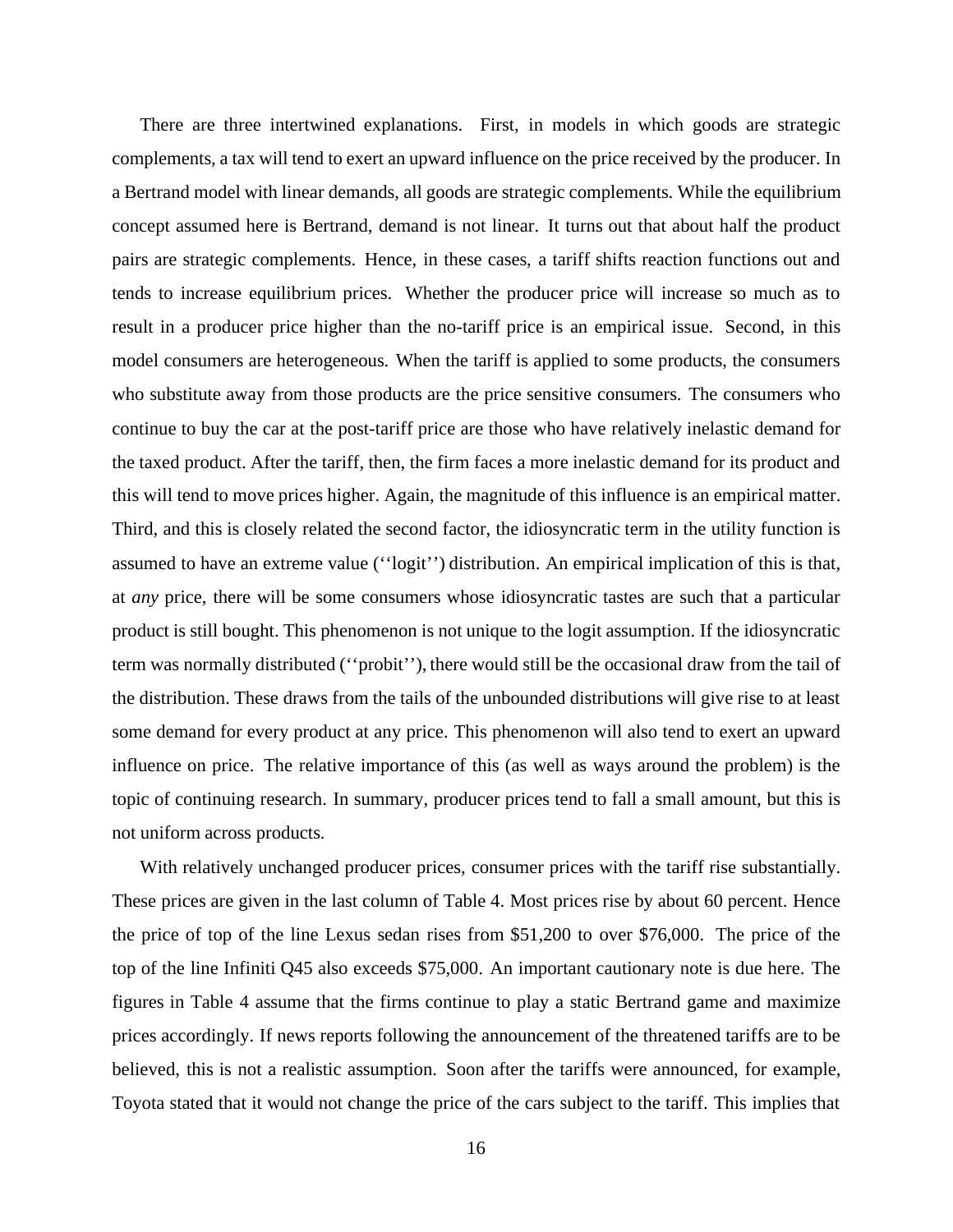Toyota was prepared to absorb the \$20,000 to \$30,000 tariff. As a long run strategy, this would probably not be sustainable. As a short run strategy, it is somewhat puzzling, although presumably it helped placate their dealer network.

Although the producer prices of the taxed models did not increase substantially with the tax, the ensuing high consumer prices would have exacted a heavy toll on sales and profits. Table 5 addresses these issues. The first column gives the sales that actually occurred in the 1994 calender year. Note that none of the models threatened with tariffs have very large sales. For purposes of comparison, almost 370,000 Honda Accords were sold during this period and the corresponding number for the Ford Taurus was almost 400,000. Of the models listed in Table 5, the least expensive Lexus (the ES300) had the highest sales and these totalled just over 39,000. The second column in Table 5 lists the variable profits associated with each model. This is just the producer price minus marginal cost (the markup) times sales. These numbers should be treated with some caution as it is not completely clear what constitutes variable profits in an industry with such huge fixed costs. Still, they provide a baseline for comparison. These figures suggest that while sales are not huge, profits of some of these models are indeed quite substantial. The estimates imply that the Acura Legend, the Lexus ES300, and the Lexus LS400 each earned a bit more than \$400 million for their respective parent firms. These large numbers are due to the significant markups of these models.

When the tariff was threatened, car dealers which sold the effected models claimed that sales would fall drastically should the tariff go into effect. My estimates suggest the dealers were right on target. With the imposition of the tariff, sales plummet. Sales of the taxed models fall, in aggregate, from about 218,000 to just over 60,000. Although the decline in sales varies by model, most models see their sales fall around 75 percent. For example, Legend sales fall from 35,706 to 9,836 while those of the newly launched Mazda Millenia fall from 24,423 to 5,296. Hence, while producer prices remain mostly unchanged, the correspondingly high consumer prices drive demand way down. Profits accordingly fall. Again defined as the markup times sales, profits fall drastically. Declines are typically on the order of 75 percent. For example, profits from the Lexus LS400 fall from \$436 million to \$107 million. Profits from half the models subject to the tariff fall below \$50 million dollars, and this raises the issue of whether these models would survive.

The new car industry is marked by tremendous fixed costs. If variable profits are too low, a model will not prove profitable to develop. With this sort of calculus in mind, it seems probable that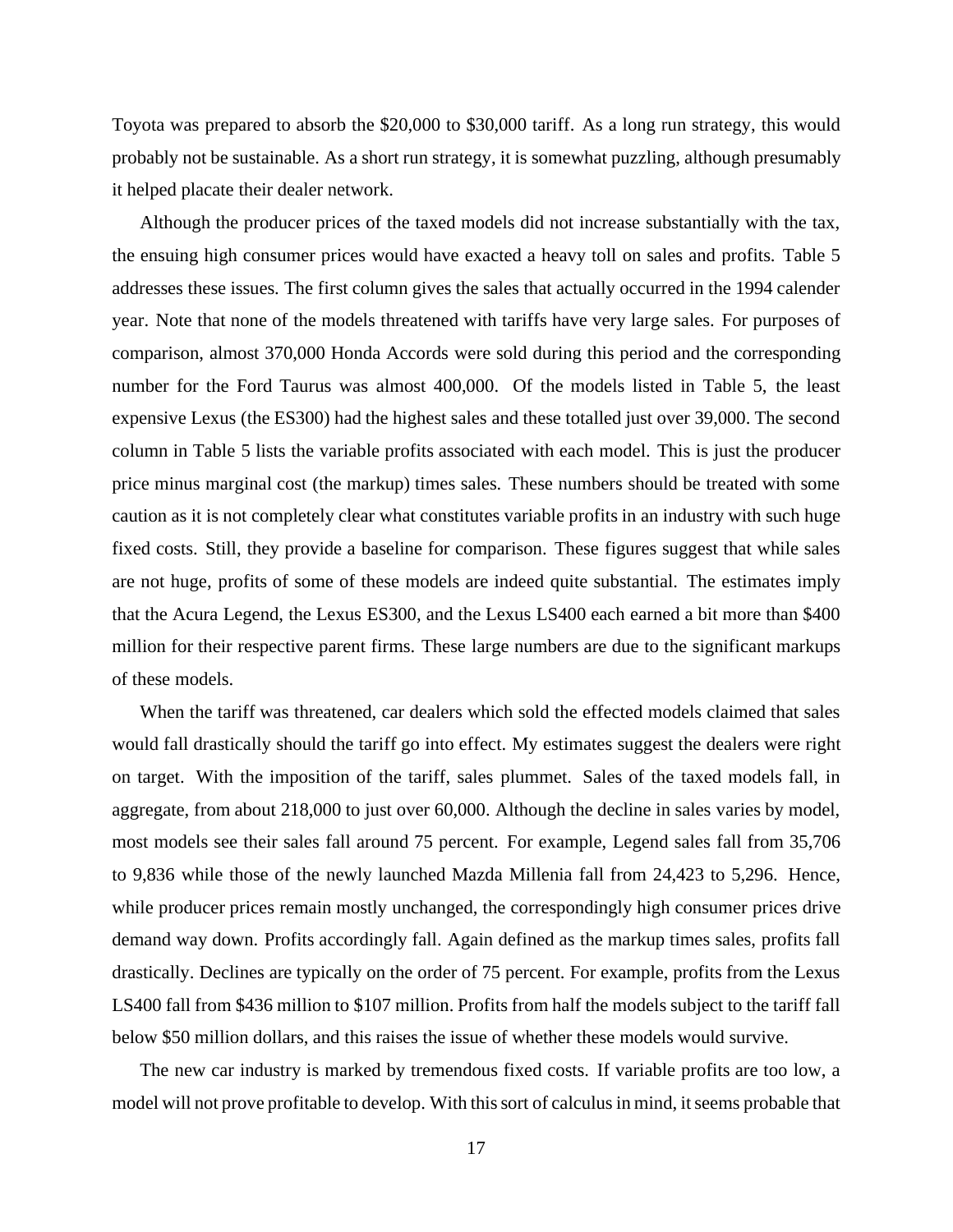while the taxed models would not disappear immediately, the firms producing them may decide to discontinue some models when model change time came. Making firm predictions would require detailed information on fixed costs and these are not readily available. Nonetheless, the issue of whether, say, Nissan would continue with its Infiniti line when the time came for remodelling or whether they would develop new models when profits are so low is a real question.

Table 5 is a useful table for doomsayers who claimed that the proposed tariffs would really hurt the Japanese firms. That table, though, does not put the figures into any sort of firm-level perspective. The broader issue is whether the parent firms would be substantively hurt by the proposed tariffs. One might imagine that consumers who did not buy a Lexus might instead buy a top-of-the-line Camry or Avalon (both Toyotas) hence diminishing the tariff's impact on Toyota. Another issue not addressed in the previous tables is who, if anyone, gains from these tariffs. It was widely speculated that the real beneficiaries of the proposed tariffs would not be American firms, but rather would be European firms. This would be true if the consumers who substituted away from the taxed products instead bought the typically up-scale European products.

Table 6 begins to address these issues. Rather than looking at one product at a time, Table 6 looks at profits at a much more aggregate level. This table puts the likely impact of the threatened tariff in a broader context. Japanese profits fall by about \$1.5 billion which represents a decline of approximately 12.5 percent. Whether this is a large decline depends upon one's perspective. For a 100 percent tariff, one might argue that a 12.5 percent decline in profits is not that big. On the other hand, for a tariff as narrowly targeted as the one under consideration, a 12.5 percent overall decline might seem large. In any case, the proposed tariff would clearly hurt the Japanese firms. Who gains? The figures in Table 6 suggest that the real winner would be the European firms. European profits increase by about 15 percent. U.S. profits are basically uneffected. Consumers who switch away from the targeted high-end Japanese cars tend to switch towards other Japanese cars and European cars. U.S. firms, according to my estimates, just do not win many new customers with the proposed tariffs. Furthermore, some of those customers that do switch to domestic cars are among the more price sensitive, and this works towards lowering markups.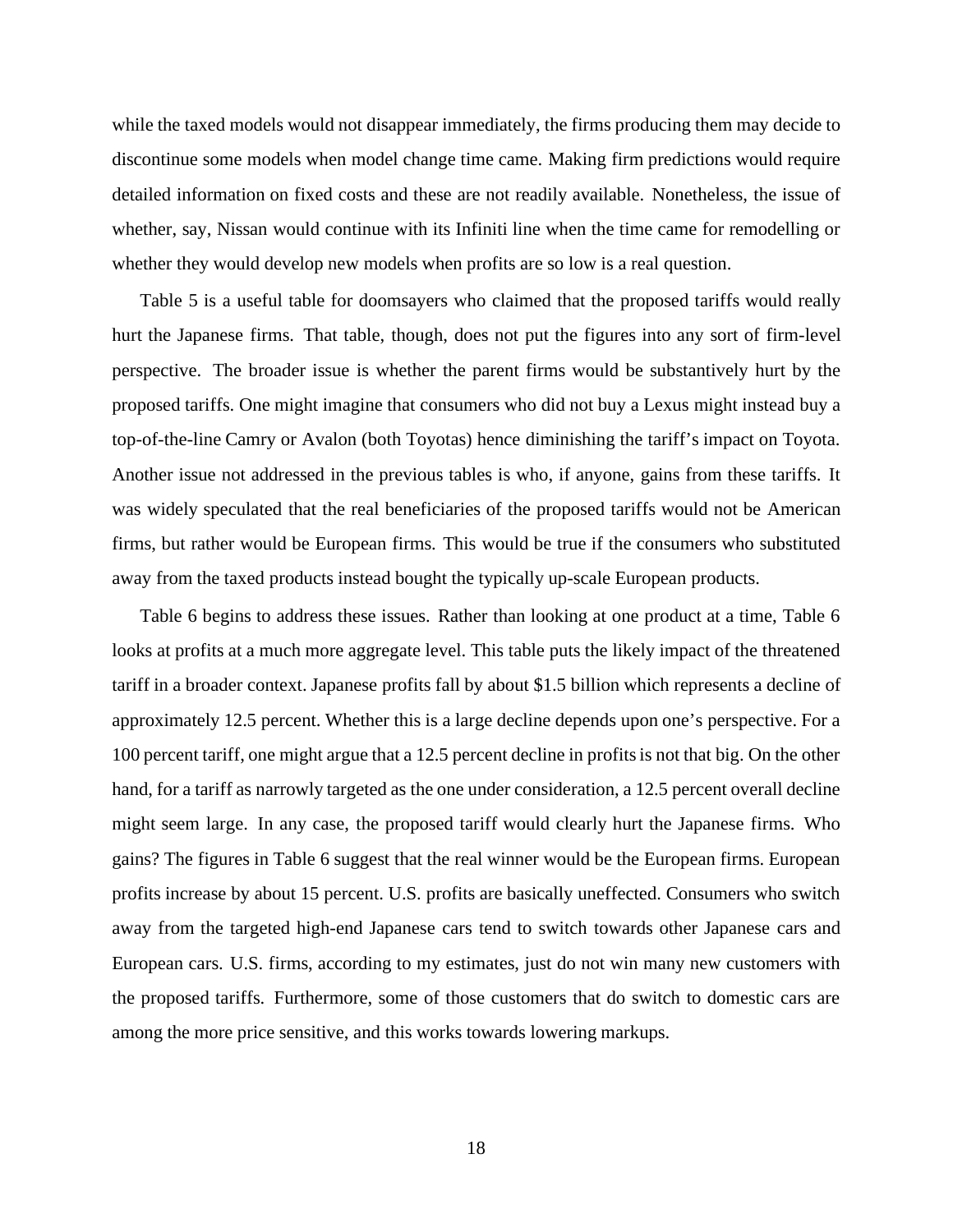#### *Actual Outcomes*

The previous section estimated what would have happened had the tariffs been put permanently into place. In fact, on June 28, 1995, about six weeks after the tariffs were first announced, they were withdrawn. This is consistent with the decline in Japanese profits in Table 6, although political concerns were surely important.

The trade pact announced on June 28 impacted many players in the U.S.--Japan auto market-- U.S. parts producers, Japanese OEMs, U.S. OEMs, as well as retail dealerships. The impact of the agreement on each is discussed in turn.

The biggest winners of the trade pact were U.S. parts manufacturers. The net effect of the pact for parts makers is estimated to be a \$9 billion increase in Japanese purchases of parts from North American suppliers by 1998.<sup>11</sup> While some increase surely would have occurred naturally, the \$9 billion figure represents almost a 50 percent increase in parts purchases. The pledge to purchase more American parts bears much resemblance to a similar pledge obtained by President Bush in 1992. Recall that agreement entailed a pledge to increase parts purchases by about \$8.5 billion. That pledge was met. There are, though, reasons to suspect that it will be harder to meet the pledged increase this time. When the previous pledge was announced, several Japanese OEMs had plans to build new transplant factories on the table, Japanese market share was increasing annually, and the Yen was falling rather dramatically. All of these facilitated meeting the earlier pledge. Now, only Toyota remains in an expansion mode in the U.S. as other firms do not have major expansion projects in the works.<sup>12</sup> Japanese market share seems to be levelling off, and few observers expect to Yen to continue to decline at the rate seen from 1991 to 1995. All of these suggest that meeting the pledge may be more difficult this time around. On the other hand, as discussed in section 2, U.S. parts manufacturers seem to be adapting to working with Japanese OEMs, and this process will continue.

The specific parts of the trade pact dealing increased parts purchases include commitments from Japan's Big Five (Toyota, Honda, Mazda, Mitsubishi, and Nissan) to: i) Buy \$6.75 billion more parts from U.S. suppliers; ii) Meet NAFTA local content standards by 1998; iii) Increase transplant production from 2.1 million in 1994 to 2.65 million in 1998; and iv) Import \$6 billion of foreign parts by 1997, \$2 billion of which will come from the U.S.. Japan also agreed to a series of administrative changes that are expected to contribute to opening up Japan's market for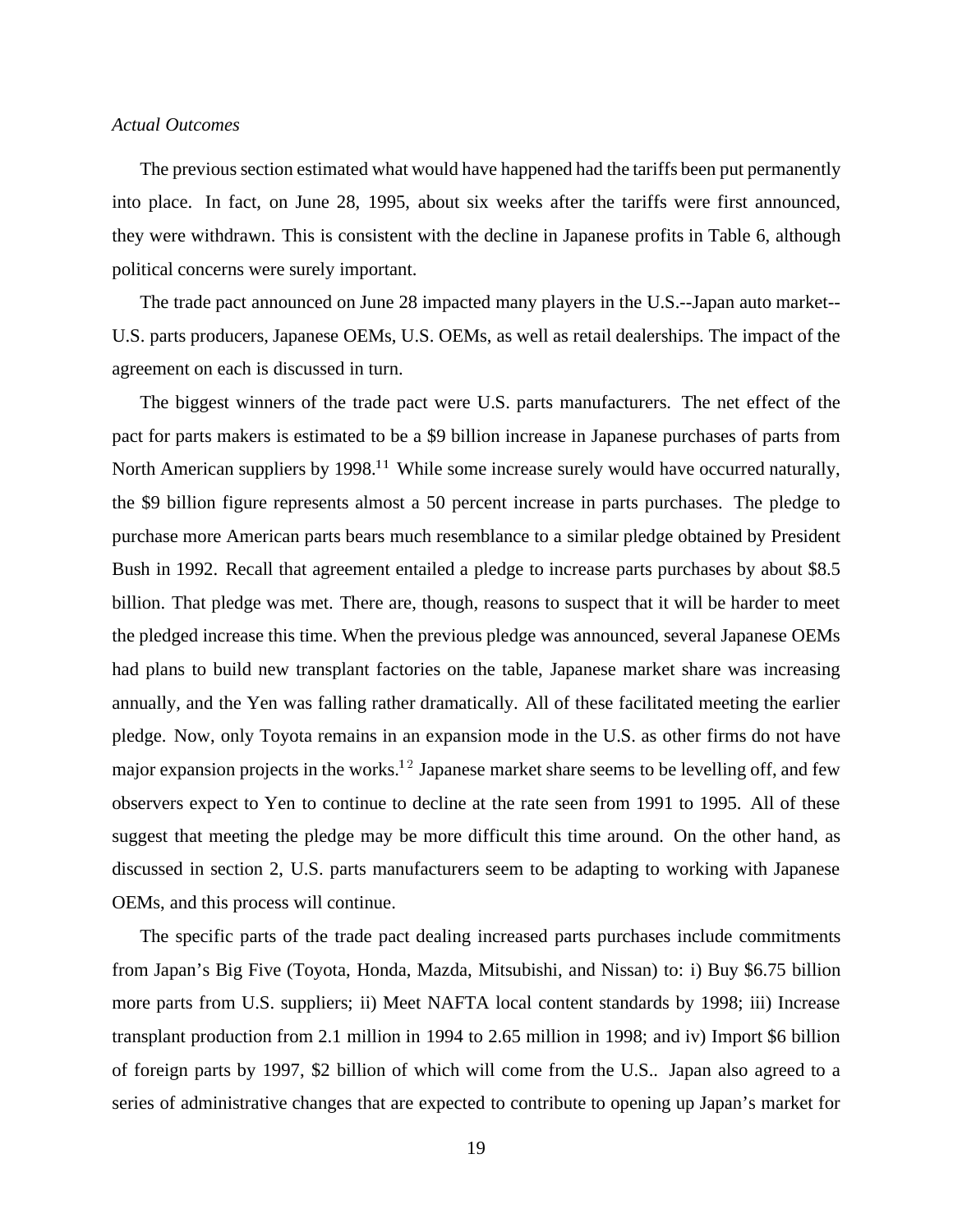replacement parts. These changes include: i) An end to inspections not requiring welds or rivets (Expect some regulation-induced technological progress in car repair!); ii) Eased standards for garages which is expected to increase competition and hence increase demand for U.S. made parts; iii) A promise to further review the restrictive list of parts that can only be replaced by certified garages; iv) Shock Absorbers, struts, power steering, and trailer hitches are off the list; v) A promise to respond within 30 days to U.S. requests to remove a part from the list; and vi) Permit a new class of garages that will specialize in brakes, transmissions, and mufflers.

Japanese OEMs were mostly effected by the parts pledges discussed above. As noted, these pledges may be difficult to fulfill. Japanese OEMs production and sales were also mildly impacted by the threat of sanctions. Lexus decreased June production by about 5000 units, although U.S. bound production increased soon afterwards. Infiniti also saw June production fall, only to be made up in July. Acura delayed the launch of its 3.2TL model by two months due to the sanctions. Mazda production had been cut before the sanctions were put into place and was not really effected by the sanctions, while Mitsubishi delayed its 1996 Diamante by six to eight weeks. In no case did the sanctions and resulting decrease in production result in unexpected shortages.

U.S. OEMs benefited mostly from potentially increased access to the Japanese market. The details suggest that this is, relative to the the parts deal, pretty minor. For example, MITI agrees to write all Japanese auto dealers to tell them that they are free to sell foreign vehicles, and to announce that pressure (from Japanese OEMs) not to sell such vehicles could violate Japan's competition laws. Japan also agrees to survey dealers for interest in selling foreign cars to and pass the survey results on to U.S.  $OEMs.<sup>13</sup>$ 

Car dealers in the U.S. that carried the models threatened with the tariffs were also big winners from the trade pact in the sense that they avoided a potential disaster. They are not big winners in the sense that they are left clearly better off than they were prior to the entire trade dispute. Had the tariffs been put into place, though, the estimates in the previous section suggest that sales would have plummeted and new models might not have been forthcoming.

And what about enforcement and monitoring of the trade pact? The pact does not contain specific quotas, other numerical targets, or timetables for gauging progress. Nor are specific sanctions mentioned should pledges go unfilled. Rather, the U.S. and Japan agree to work to speed progress should matters move too slowly. In sum, monitoring and enforcement are minimal. It remains to be seen how important this might be.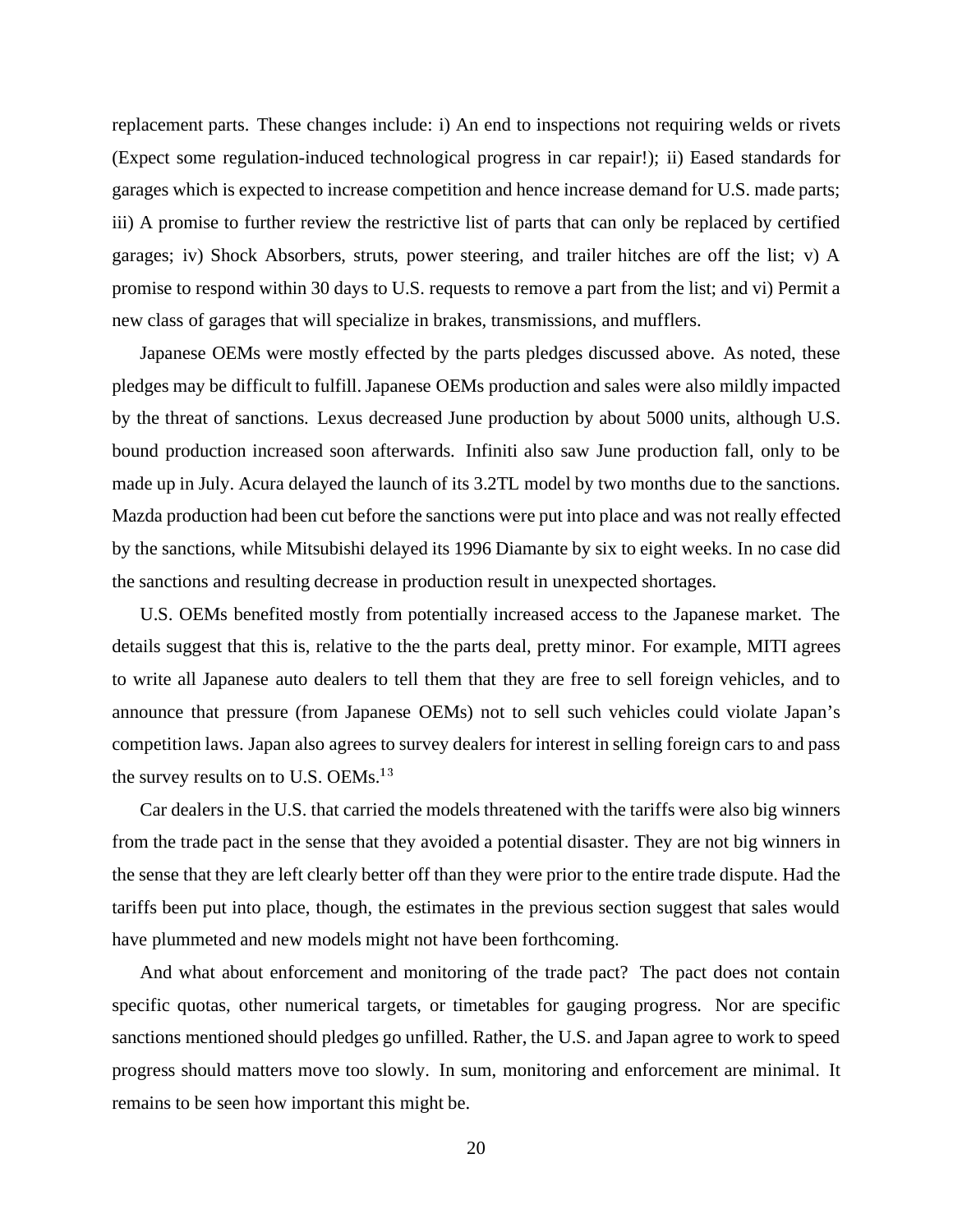#### **5. Conclusions**

The story line of recent trade frictions between the U.S. and Japan in the auto parts market goes as follows. Initially, there was not much trade as Japanese cars were made in Japan with mostly Japanese parts and the same was mostly true of North American cars. Most of what trade did exist consisted of U.S. imports of Japanese parts. U.S. OEMs had a very different relationship with their parts suppliers than did Japanese OEMs. These differences contributed to a growing bilateral trade deficit in auto parts. In an effort to address this deficit, the U.S. threatened tariffs on 13 Japanese cars. This might seem like a very indirect way to address the parts trade, but more direct avenues were either ineffective or too costly. The threatened tariffs would have resulted in drastically reduced sales of the 13 models, and Japanese profits in total would have fallen around 12.5 percent, while the European firms would have captured many of the lost Japanese sales. U.S. firms would have been pretty much uneffected by the tariffs. An unenforced trade pact resulted in which Japan agreed to buy substantially more U.S. parts, and the U.S. agreed to drop the threatened tariffs. The pact is one of trade promotion, although it resulted from a threat of trade protection.

As noted at the outset, the line between trade promotion and trade protection is thin indeed.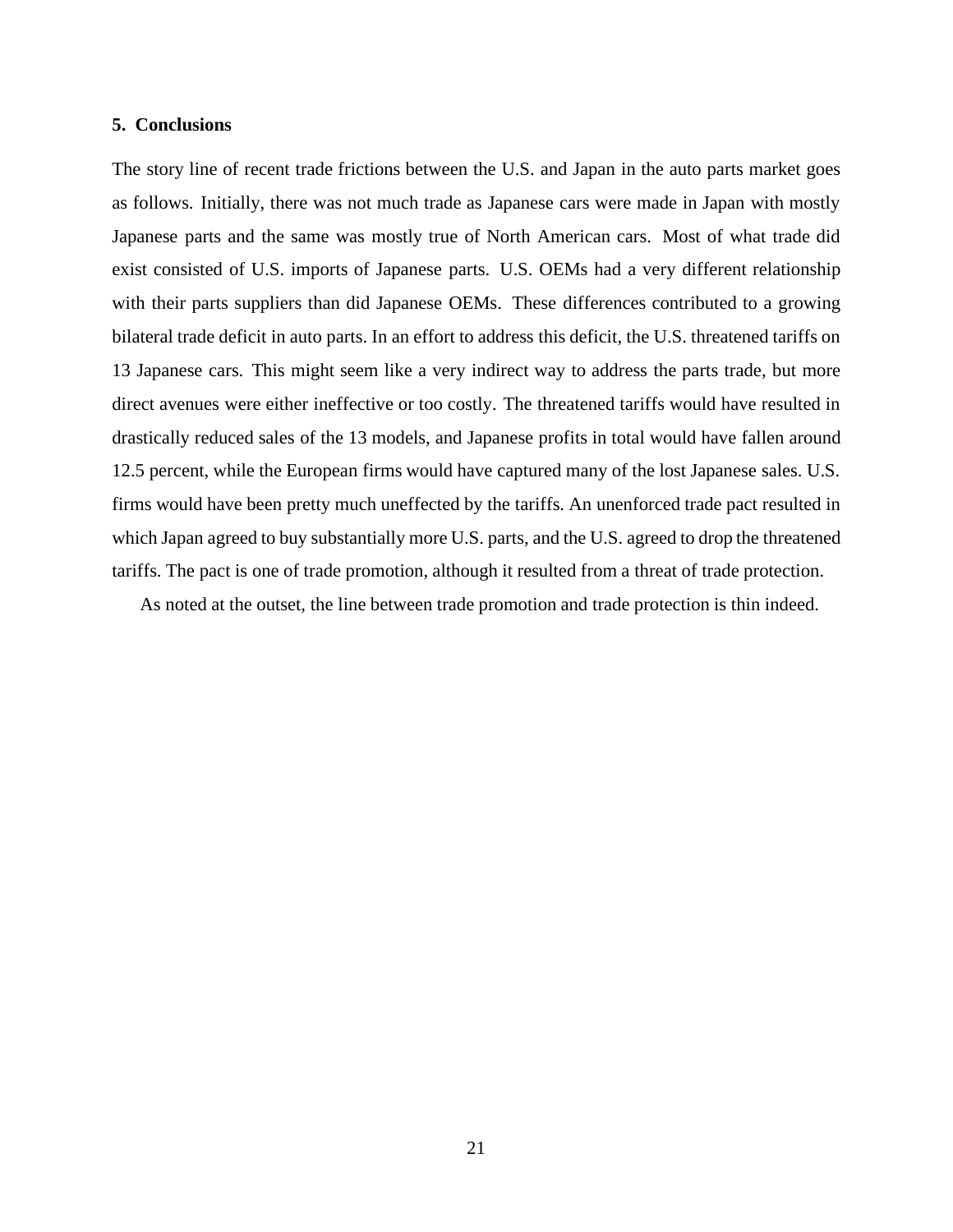#### **Footnotes**

1. Source: ''The Relationship Between Japanese Auto and Auto Parts Makers,'' Mitsubishi Research Institute, 1987. Note that Mitsubishi is a Japanese producer.

2. One (possibly outdated) example was a regulation that required the bulbs in both headlights to be the same brand.

3. Source: Automotive News, July 17, 1995.

4. From an economic viewpoint, higher costs might still impart an advantage to the U.S. firms if their competition faced yet higher costs from the tariff.

5. Actual imports were higher, since this figure does not include imports of nameplates made in both the U.S. and Japan. i.e. Imports of the Honda Accord and Toyota Camry, among many others, are not included here.

6. In this paper, I take it as given that the bilateral trade deficit was a topic of concern. From an economic viewpoint, this is not obviously sensical, but it seemed to constitute the political reality at the time.

7. Consumers also pay at 10 percent luxury tax on the portion of the price above \$32,000.

8. The reader wishing to replicate the results presented below is referred to this companion paper, as the details needed for replication are not included here.

9. An additional assumption is the the set of products firms produce do not change. Just how reasonable this assumption may be is discussed below.

10. The data set is available on request as a MIME attachment to e-mail. Send requests to JamesL@umich.edu.

11. Much of this section is drawn from reporting in Automotive News, July 3, 1995.

12. Honda is also expanding, but these plans have been in progress long before the announced trade pact.

13. Estimates suggest that these changes will result in about 200 more outlets for U.S. cars in Japan by 1997. It is not clear, though, on what this estimate is based.

22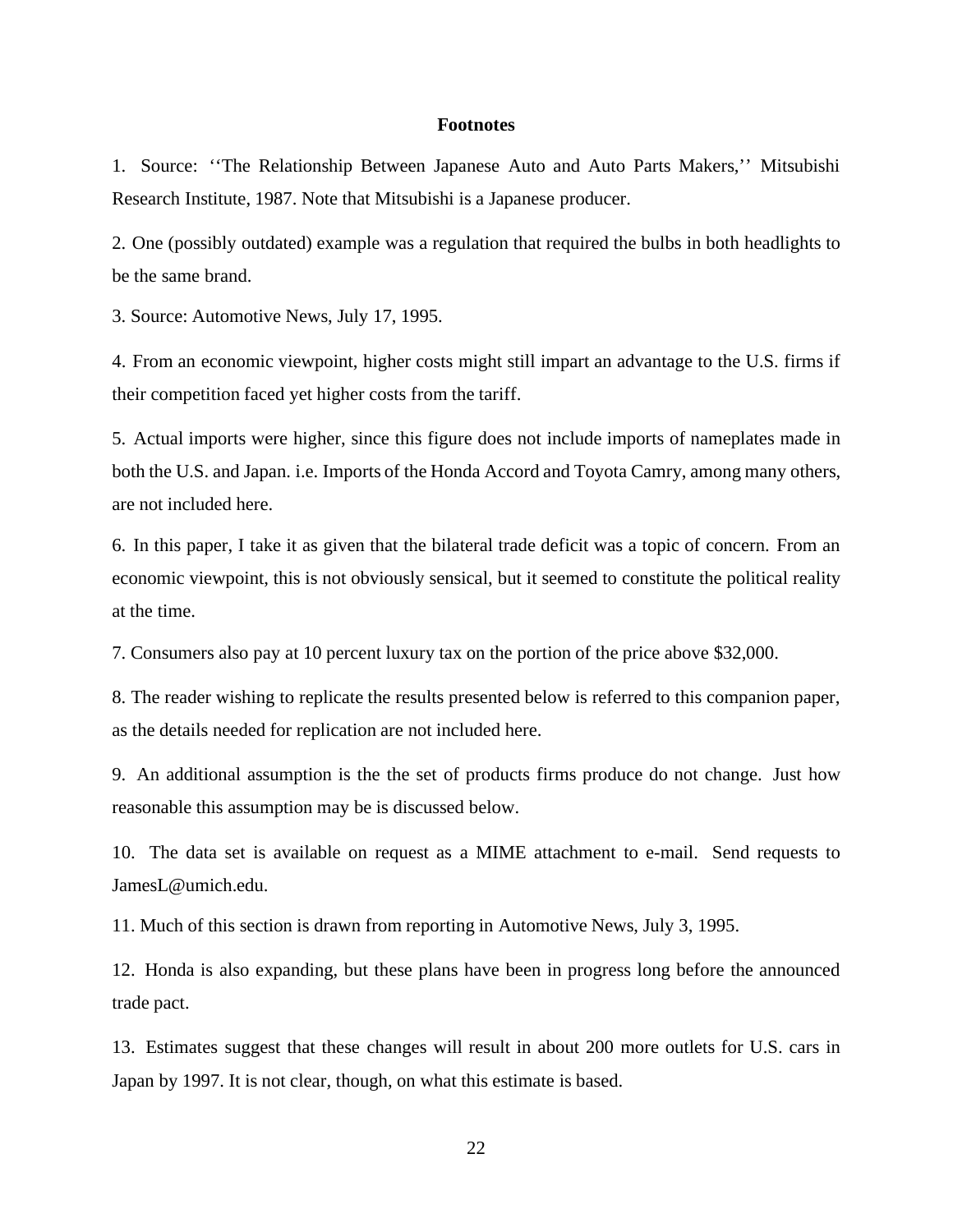#### References

- Berry, Steven, James Levinsohn, and Ariel Pakes. (1995.) ''Automobile Prices in Market Equilibrium,'' *Econometrica*, **63**, 841-890.
- Berry, Steven, James Levinsohn, and Ariel Pakes. (1995b.) ''Voluntary Export Restraints on Automobiles: Evaluating a Strategic Trade Policy,'' National Bureau of Economic Research Working Paper No. 5235..

Crain Communications. (1995 issues.) *Automotive News*. Detroit: Crain.

- Levinsohn, James. (1996.) ''Dumb and Dumber??: U.S. tariffs on Japanese luxury cars,'' mimeo, in process.
- Mitsubishi Research Institute. (1987.) ''The Relationship Between Japanese Auto and Auto Parts Makers,'' mimeo..
- Pakes, Ariel. (1986.) ''Patents as Options: Some Estimates of the Value of Holding European Patent Stocks,'' *Econometrica*, **54**, 755-784.
- Womack, James P., Daniel T. Jones, and Daniel Roos. (1990.) *The Machine that Changed the World*. New York: Harper Collins.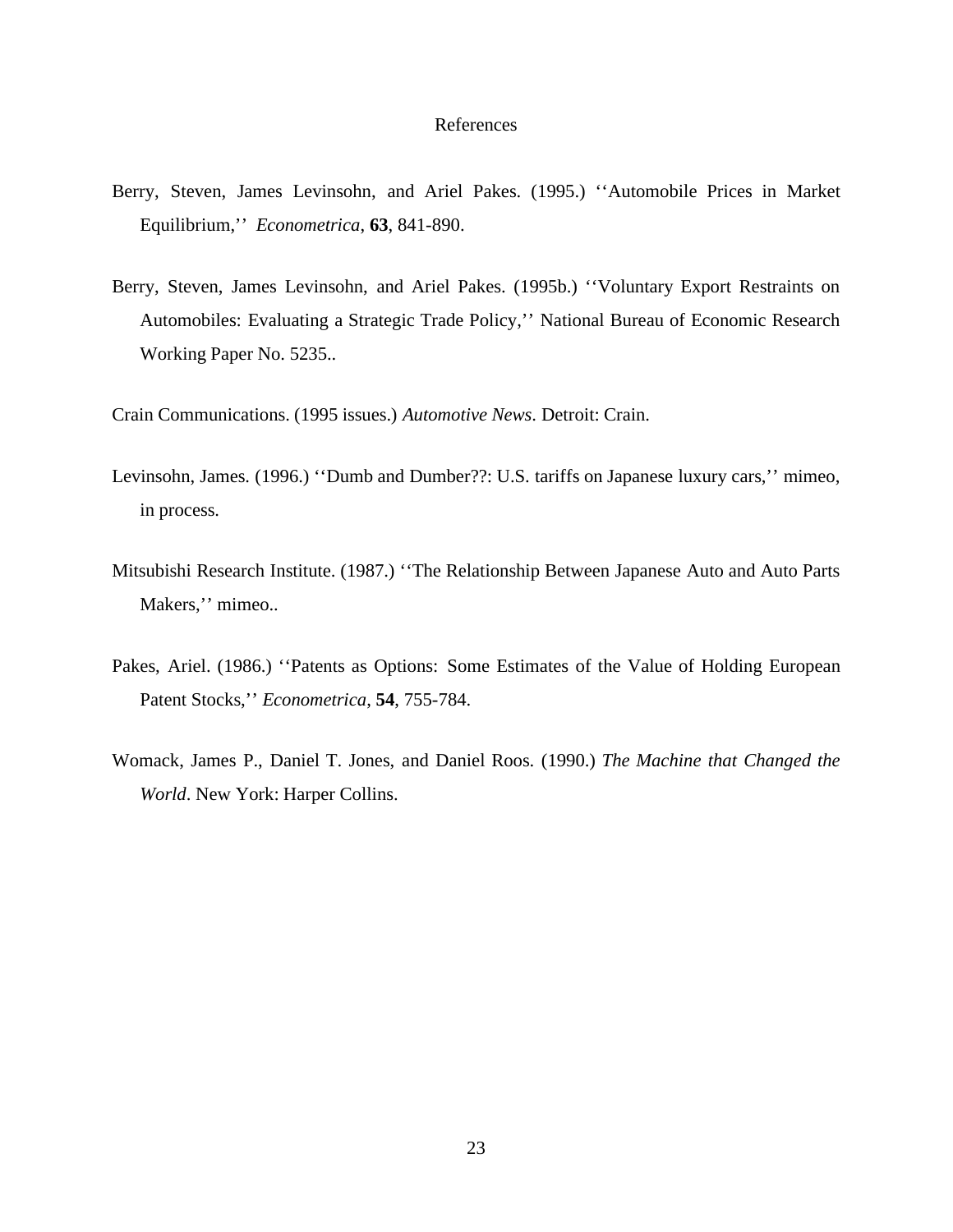| <b>TABLE 1</b><br>U.S.--Japan Trade in Automotive Parts<br>1985-1994<br>(in millions of dollars) |            |            |                |  |
|--------------------------------------------------------------------------------------------------|------------|------------|----------------|--|
| Year                                                                                             | Imports of | Exports of | <b>Balance</b> |  |
|                                                                                                  | Parts      | Parts      |                |  |
| 1985                                                                                             | \$3,280    | \$200      | $$ -3,080$     |  |
| 1986                                                                                             | \$6,220    | \$224      | $$ -5,996$     |  |
| 1987                                                                                             | \$7,586    | \$259      | $$ -7,327$     |  |
| 1988                                                                                             | \$9,293    | \$451      | $$ -8,842$     |  |
| 1989                                                                                             | \$10,595   | \$619      | $$ -9,976$     |  |
| 1990                                                                                             | \$10,410   | \$871      | $$ -9,539$     |  |
| 1991                                                                                             | \$9,960    | \$826      | $$ -9,134$     |  |
| 1992                                                                                             | \$10,816   | \$1,035    | $$ -9,781$     |  |
| 1993                                                                                             | \$12,339   | \$1,130    | $$ -11,209$    |  |
| 1994                                                                                             | \$14,334   | \$1,485    | $$ -12,849$    |  |

Source: U.S. Census Bureau.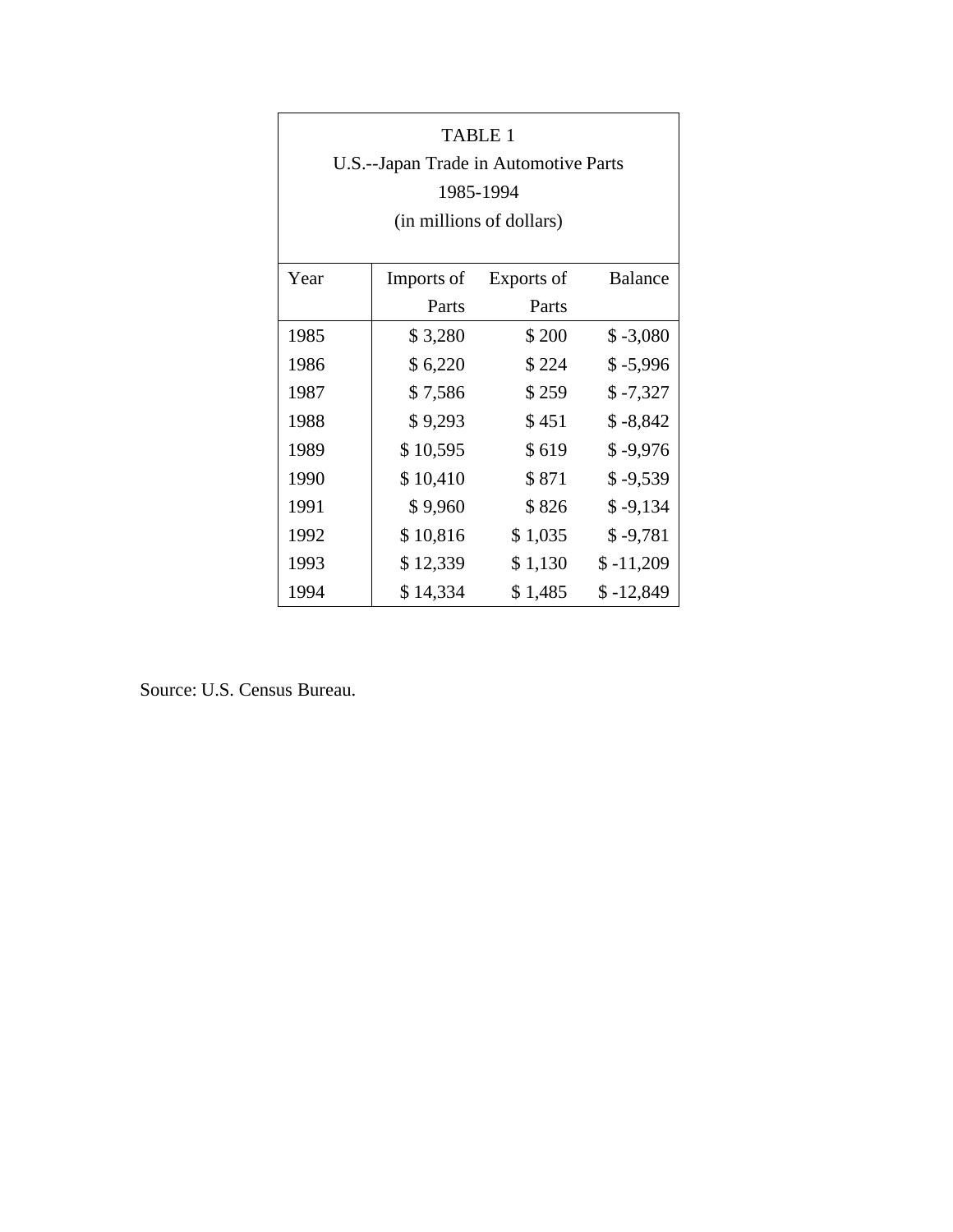| <b>TABLE 2</b><br>Estimated Parameters of the Demand and Pricing Equations: |                                       |          |       |  |  |
|-----------------------------------------------------------------------------|---------------------------------------|----------|-------|--|--|
| 2470 observations                                                           |                                       |          |       |  |  |
|                                                                             | Variable<br>Standard<br>Parameter     |          |       |  |  |
|                                                                             |                                       | Estimate | Error |  |  |
| <b>Demand Side Parameters</b>                                               |                                       |          |       |  |  |
| Means $(\beta's)$                                                           | Constant                              | $-6.697$ | 1.046 |  |  |
|                                                                             | HP/Weight                             | 1.414    | 1.095 |  |  |
|                                                                             | <b>Size</b>                           | 4.689    | 0.463 |  |  |
|                                                                             | Air                                   | 0.934    | 0.194 |  |  |
|                                                                             | Foreign                               | $-4.317$ | 0.611 |  |  |
| Std. Deviations ( $\sigma_{\beta}$ 's)                                      | Constant                              | 2.191    | 1.445 |  |  |
|                                                                             | HP/Weight                             | 3.320    | 1.688 |  |  |
|                                                                             | <b>Size</b>                           | 1.295    | 0.907 |  |  |
|                                                                             | Air                                   | 0.739    | 0.791 |  |  |
|                                                                             | Foreign                               | 5.774    | 0.579 |  |  |
| Term on Price $(\alpha)$                                                    | (y/p)                                 | 46.728   | 5.336 |  |  |
| <b>Cost Side Parameters</b>                                                 |                                       |          |       |  |  |
|                                                                             | Constant                              | $-2.172$ | 0.686 |  |  |
|                                                                             | $ln(HP/W$ eight)                      | 0.564    | 0.072 |  |  |
|                                                                             | ln(Size)                              | 1.190    | 0.122 |  |  |
|                                                                             | Air                                   | 0.482    | 0.040 |  |  |
|                                                                             | Trend                                 | $-0.008$ | 0.006 |  |  |
|                                                                             | Japan                                 | $-1.299$ | 1.133 |  |  |
|                                                                             | Japan*trend                           | 0.016    | 0.012 |  |  |
|                                                                             | 3.363<br>Euro                         |          | 0.493 |  |  |
|                                                                             | Euro*trend                            | $-0.034$ | 0.006 |  |  |
|                                                                             | 0.017<br>$lagln(e$ -rate)<br>$-0.028$ |          |       |  |  |
|                                                                             | 0.895<br>0.159<br>ln(wage)            |          |       |  |  |

---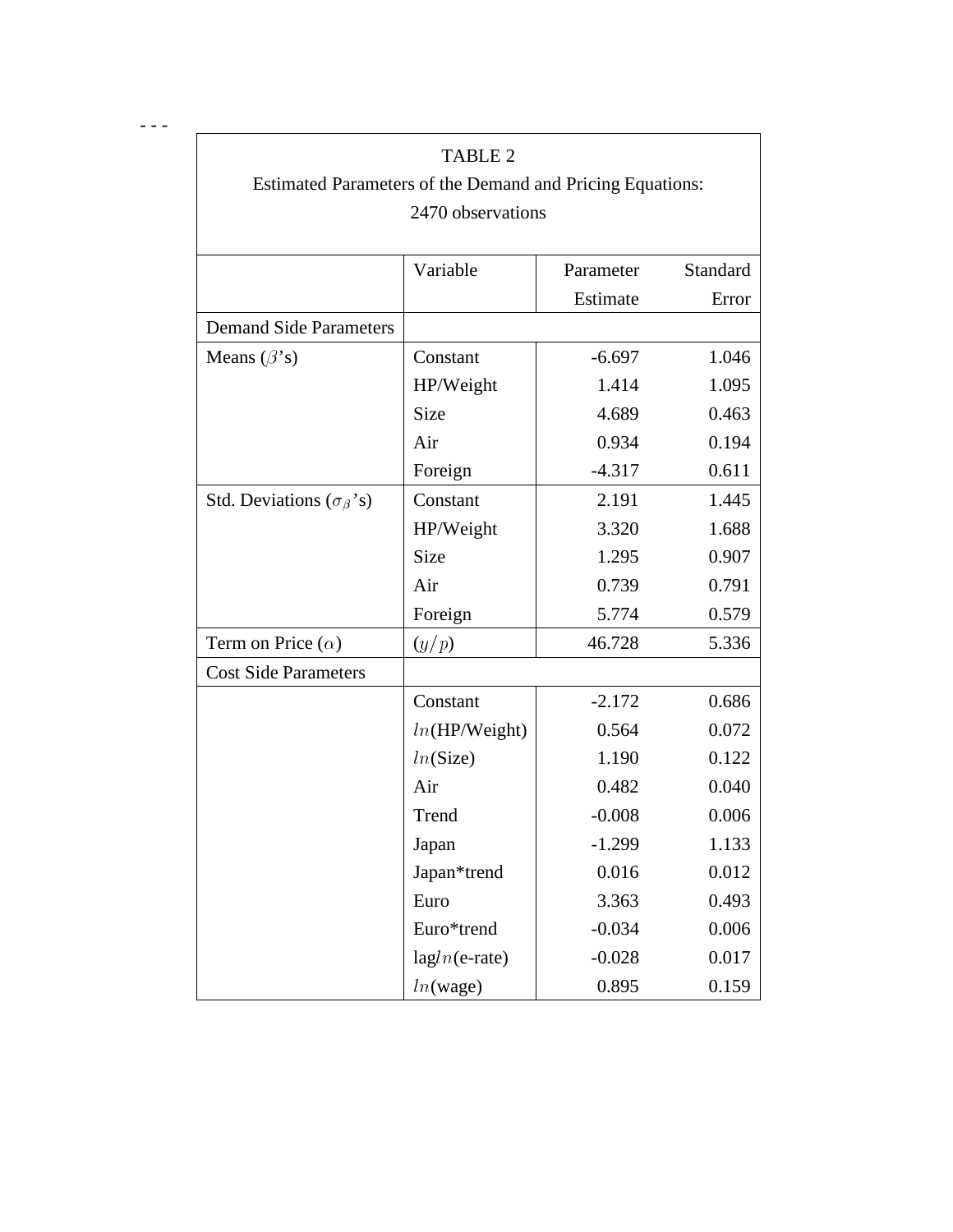| TABLE <sub>3</sub>    |                                               |          |          |  |  |
|-----------------------|-----------------------------------------------|----------|----------|--|--|
| A Sample from 1994 of |                                               |          |          |  |  |
|                       | <b>Estimated Price--Marginal Cost Markups</b> |          |          |  |  |
|                       | of (Potentially) Taxed Models.                |          |          |  |  |
|                       | Based on Table 1 Estimates                    |          |          |  |  |
|                       |                                               |          |          |  |  |
|                       | Price                                         | Markup   | Fraction |  |  |
|                       |                                               | over MC  | οf       |  |  |
|                       |                                               | $(p-MC)$ | Markup   |  |  |
| Acura Legend          | \$33,800                                      | \$8.048  | 0.351    |  |  |
| Acura Vigor           | \$26,350                                      | \$5.965  | 0.334    |  |  |
| Infinit Q45           | \$50,450                                      | \$12.988 | 0.380    |  |  |
| Infiniti J30          | \$36,950                                      | \$9.655  | 0.386    |  |  |
| Lexus ES00            | \$31,200                                      | \$7.925  | 0.375    |  |  |
| Lexus GS300           | \$41,100                                      | \$10.806 | 0.388    |  |  |
| Lexus LS400           | \$51,200                                      | \$13.164 | 0.380    |  |  |
| Lexus SC300           | \$40,000                                      | \$10.501 | 0.388    |  |  |
| Lexus SC400           | \$47,500                                      | \$12.285 | 0.382    |  |  |
| Mazda Millenia        | \$25,995                                      | \$5.518  | 0.313    |  |  |
| Mazda 929             | \$32,200                                      | \$7.278  | 0.334    |  |  |
| Mitsub. Diamante      | \$25,750                                      | \$5.373  | 0.308    |  |  |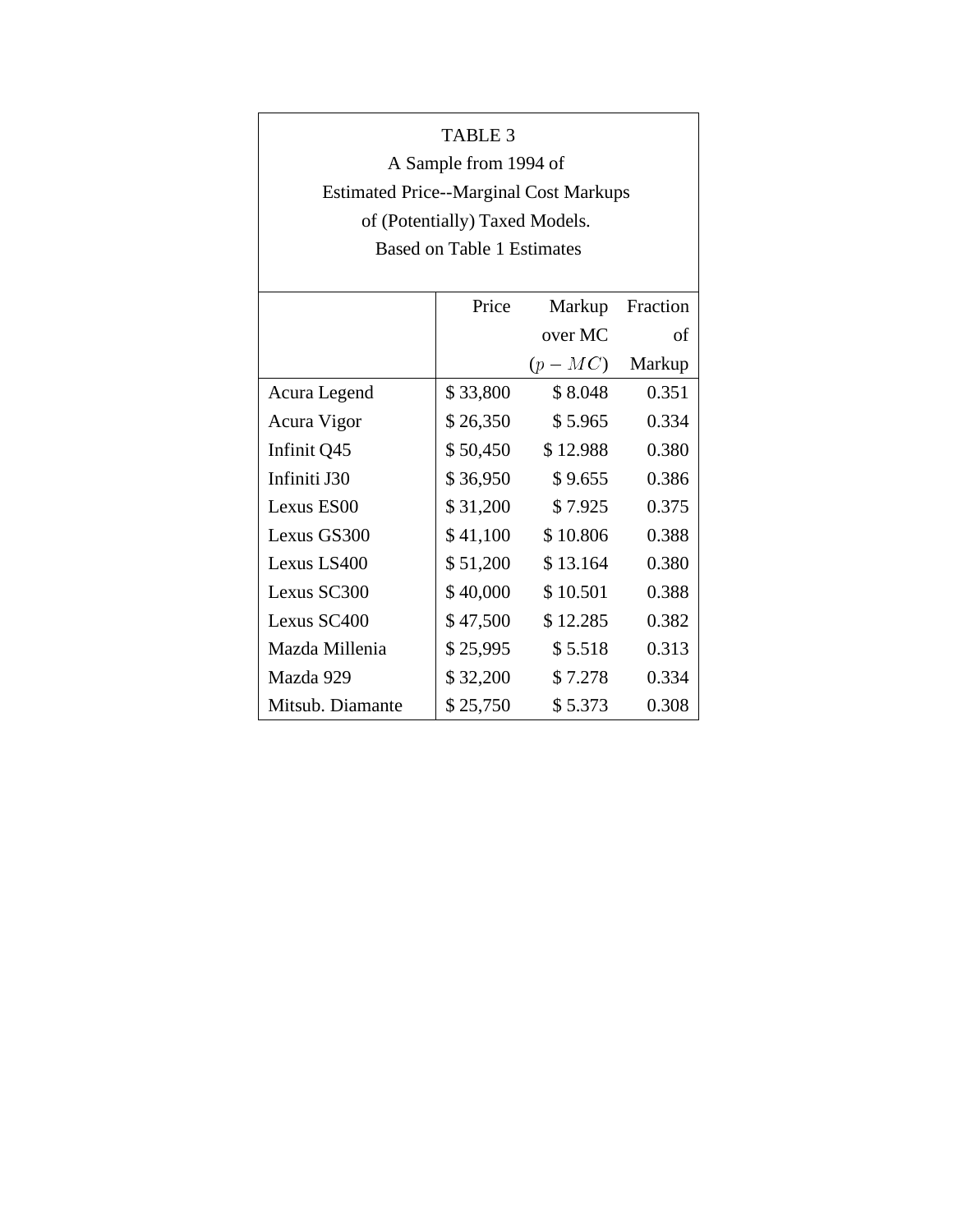| TABLE <sub>4</sub><br>Prices with Implementation of<br>the Threatened Tariff.<br><b>Based on Table 1 Estimates</b> |          |          |          |  |
|--------------------------------------------------------------------------------------------------------------------|----------|----------|----------|--|
|                                                                                                                    | Price    | Producer | Consumer |  |
|                                                                                                                    | w/out    | Price    | Price    |  |
|                                                                                                                    | tariff   | w/Tariff | w/Tariff |  |
| Acura Legend                                                                                                       | \$33,800 | \$33,264 | \$54,886 |  |
| Acura Vigor                                                                                                        | \$26,350 | \$27,108 | \$44,728 |  |
| Infinit Q45                                                                                                        | \$50,450 | \$45,805 | \$75,578 |  |
| Infiniti J30                                                                                                       | \$36,950 | \$35,053 | \$57,837 |  |
| Lexus ES300                                                                                                        | \$31,200 | \$30,665 | \$50,598 |  |
| Lexus GS300                                                                                                        | \$41,100 | \$38,311 | \$63,213 |  |
| Lexus LS400                                                                                                        | \$51,200 | \$46,475 | \$76,684 |  |
| Lexus SC300                                                                                                        | \$40,000 | \$37,391 | \$61,695 |  |
| Lexus SC400                                                                                                        | \$47,500 | \$43,435 | \$71,668 |  |
| Mazda Millenia                                                                                                     | \$25,995 | \$27,195 | \$44,872 |  |
| Mazda 929                                                                                                          | \$32,200 | \$32,313 | \$53,317 |  |
| Mitsub. Diamante                                                                                                   | \$25,750 | \$27,111 | \$44,733 |  |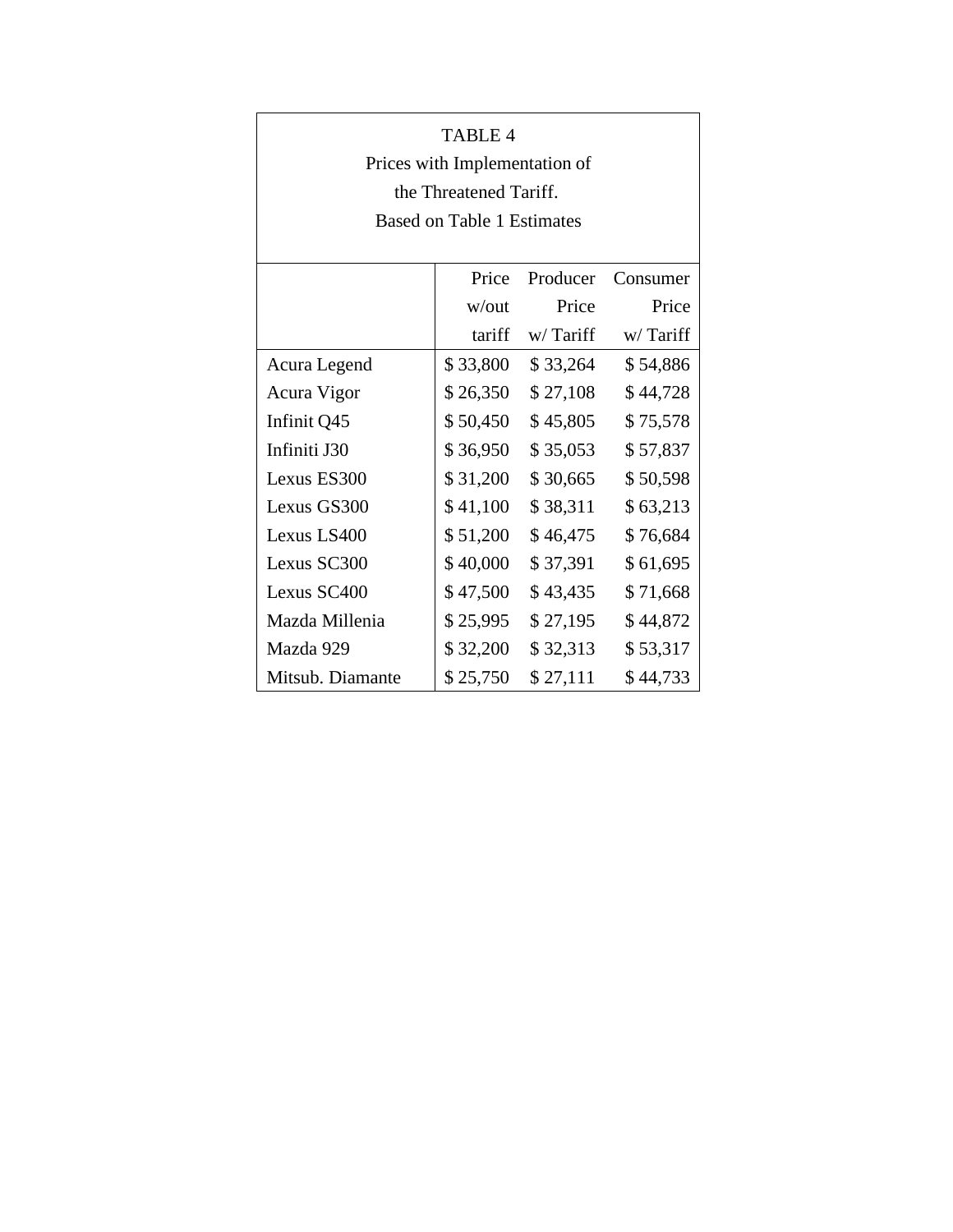| <b>TABLE 5</b>                           |                                                   |           |              |           |
|------------------------------------------|---------------------------------------------------|-----------|--------------|-----------|
| Sales and Profits with Implementation of |                                                   |           |              |           |
| the Threatened Tariff.                   |                                                   |           |              |           |
| <b>Based on Table 1 Estimates</b>        |                                                   |           |              |           |
|                                          | (Sales are in 1000's, Profits are in \$1,000,000) |           |              |           |
|                                          |                                                   |           |              |           |
|                                          | <b>Sales</b>                                      | Profit    | <b>Sales</b> | Profit    |
|                                          | w/out                                             | w/out     | with         | with      |
|                                          | Tariff                                            | Tariff    | Tariff       | Tariff    |
| Acura Legend                             | 35.709                                            | \$424.277 | 9.836        | \$111.598 |
| Acura Vigor                              | 8.469                                             | \$74.582  | 1.952        | \$18.665  |
| Infinit Q45                              | 11.949                                            | \$229.092 | 3.896        | \$56.597  |
| Infiniti J30                             | 22.718                                            | \$323.769 | 6.935        | \$85.683  |
| Lexus ES300                              | 39.108                                            | \$457.476 | 10.671       | \$119.119 |
| Lexus GS300                              | 13.939                                            | \$222.340 | 4.447        | \$58.530  |
| Lexus LS400                              | 22.443                                            | \$436.140 | 7.299        | \$107.354 |
| Lexus SC300                              | 4.537                                             | \$70.330  | 1.436        | \$18.516  |
| Lexus SC400                              | 7.392                                             | \$134.052 | 2.391        | \$33.643  |
| Mazda Millenia                           | 24.423                                            | \$198.962 | 5.296        | \$49.505  |
| Mazda 929                                | 9.206                                             | \$98.929  | 2.376        | \$25.799  |
| Mitsub. Diamante                         | 18.096                                            | \$143.544 | 3.822        | \$35.514  |